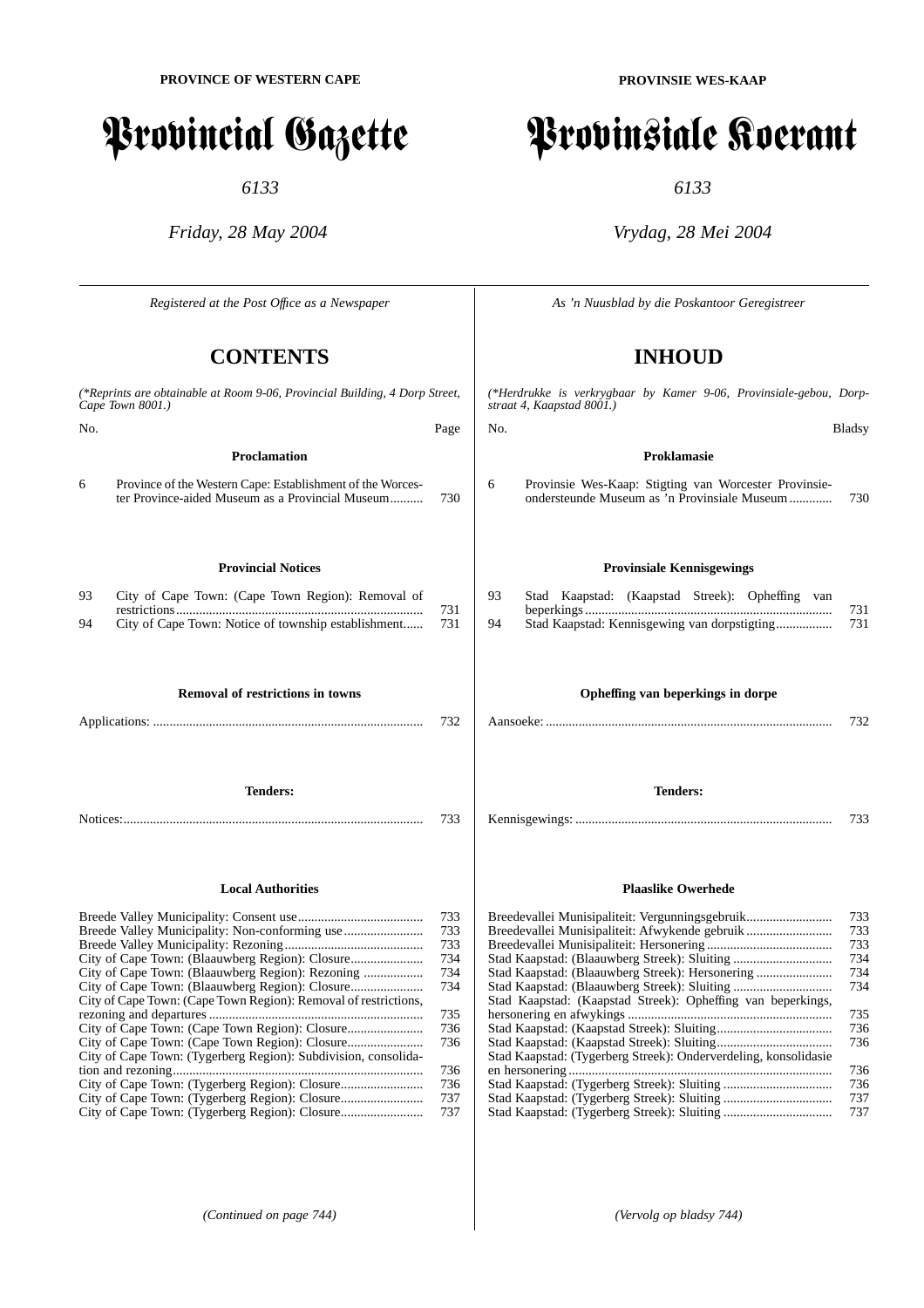#### **PROCLAMATION**

#### MUSEUMS ORDINANCE, 1975

NO. 6/2004

#### ESTABLISHMENT OF THE WORCESTER PROVINCE-AIDED MUSEUM AS A PROVINCIAL MUSEUM

I, Zandisile Christopher Stali, being the Provincial Minister for Cultural Affairs, Sport and Recreation in the Western Cape and the competent authority contemplated by Proclamation No. 115, 1994 dated 17 June 1994 (Government Gazette No. 15813) to administer the Museums Ordinance, 1975 (Ordinance 8 of 1975), acting in terms of section 42(3) of that Ordinance establish with effect from ...................., the Worcester Province-aided Museum as a provincial museum and assign the name Worcester Provincial Museum.

Proclamation No. 104 dated 19 May 1961 is repealed.

Signed at CAPE TOWN this 24th day of May 2004.

ZANDISILE CHRISTOPHER STALI, MINISTER

#### **PROKLAMASIE**

#### MUSEUMORDONNANSIE, 1975

#### NR. 6/2004

#### STIGTING VAN WORCESTER PROVINSIE-ONDERSTEUNDE MUSEUM AS 'N PROVINSIALE MUSEUM

Ek, Zandisile Christopher Stali, in my hoedanigheid as Provinsiale Minister vir Kultuursake, Sport en Rekreasie in die Wes-Kaap en kragtens Proklamasie Nr. 115, 1994, gedateer 17 Junie 1994 (Staatskoerant Nr. 15813) die bevoegde gesag om die Museumordonnansie, 1975 (Ordonnansie 8 van 1975), uit te voer, handelende kragtens artikel 42(3) van dié Ordonnansie, stig met ingang van .................... die Worcester Provinsie-ondersteunde Museum as 'n provinsiale museum en wys die naam Worcester Provinsiale Museum daaraan toe.

Proklamasie Nr. 104 gedateer 19 Mei 1961 word herroep.

Geteken te Kaapstad op die 24ste dag van Mei 2004.

ZANDISILE CHRISTOPHER STALI, MINISTER

#### **PROCLAMATION**

### MUSEUMS ORDINANCE, 1975

NO. 6/2004

#### IVOSTILE: UKUSEKWA KWEMYUZIYAMU YEPHONDO EVOSTILE NOKUBHANGISWA KWEMYUZIYAMU EKHOYO EXHASWA LIPHONDO

Mna Zandisile Christopher Stali onguMphathiswa weMicimbi yeNkcubeko, iMidlalo noLonwabo eNtshona Koloni nonamadla olawulo njengoko ebekiwe kwisiBhengezo se-115, sika-1994 somhla we-17 Juni 1994 (inombolo 15813 yeGazethi kaRhulumente), la mandla olawulo ngawokulawula uMthetho wePhondo weeMyuziyamu, ka-1975 (uMthetho wePhondo we-8 ka-1975) owasekwa ngokwemiqathango yecandelo 42(3) loMthetho wePhondo, ukususela ngo- ...................., iMyuziyamu yaseVostile exhaswa liPhondo isekwa njengeMyuziyamu yePhondo, ke ngoko ndiyinika igama likuba yiMyuziyamu yase Vostile yePhondo.

Ndirhoxisa isibhengezo se-104 esenziwa ngomhla we-19 Meyi ka-1961.

Oku kwenziwe eKAPA ngalo mhla we-24 ka Meyi we-2004.

ZANDISILE CHRISTOPHER STALI, MINISTER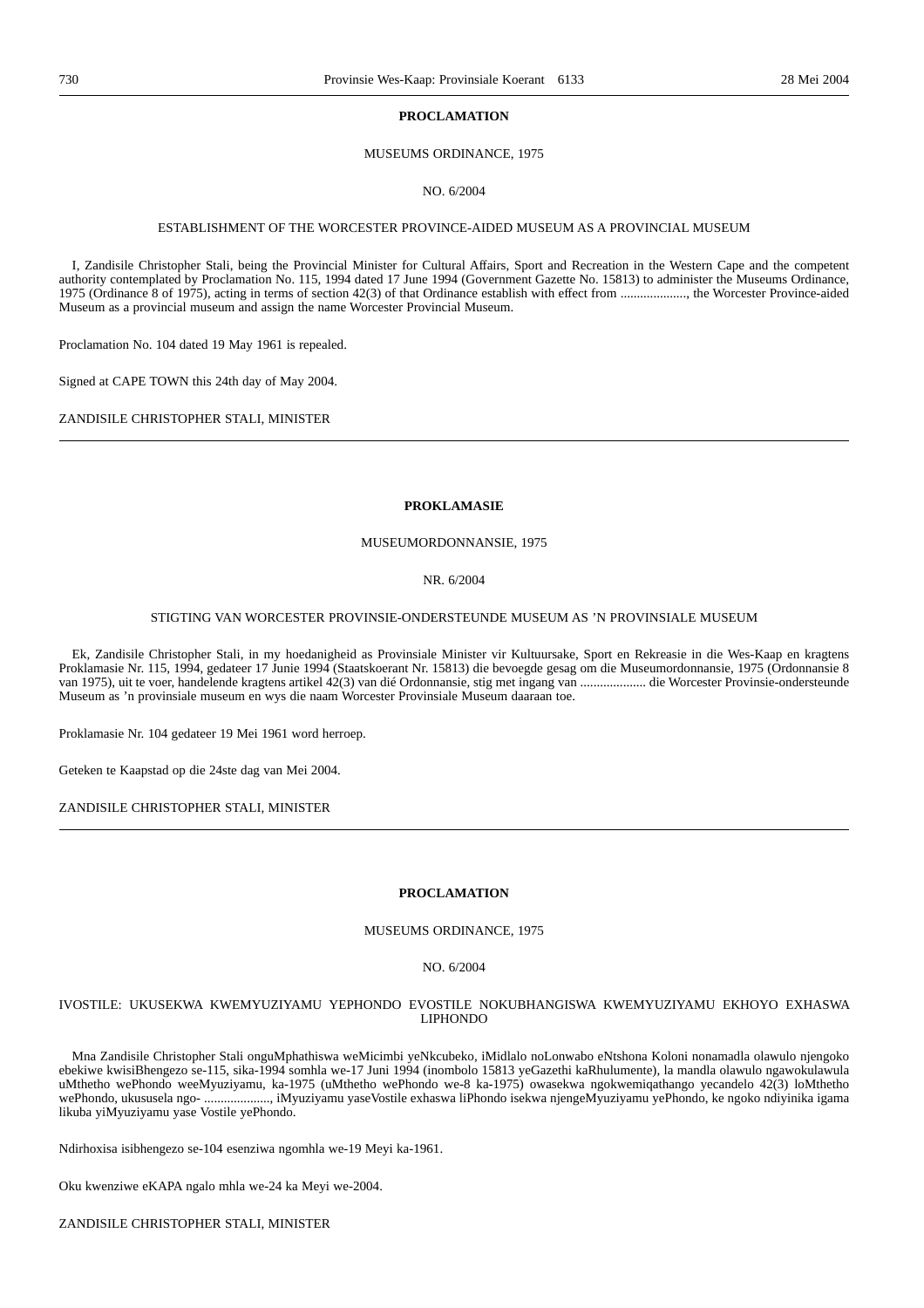### **PROVINCIAL NOTICES**

The following Provincial Notices are published for general information.

G. A. LAWRENCE, DIRECTOR-GENERAL

Provincial Building, Wale Street, Cape Town.

#### P.N. 93/2004 28 May 2004

#### CITY OF CAPE TOWN:

#### CAPE TOWN ADMINISTRATION

#### REMOVAL OF RESTRICTIONS ACT, 1967

Notice is given that the Minister of Environmental Affairs and Development Planning, properly designated as competent authority in terms of paragraph (a) of State President Proclamation No. 160 of 31 October 1994, in terms of section 2(1) of the Removal of Restrictions Act, 1967 (Act 84 of 1967), and on application by the owners of Erf 1282, Green Point, removes condition (2) (d) contained in Deed of Transfer No. T.49325 of 2003 and amends condition (2) (c) to read as follows:

''That not more than three dwellings be erected on the Lot and that not more than one half of the area of the Lot be built upon.''

P.N. 94/2004 28 May 2004

#### CITY OF CAPE TOWN:

#### NOTICE OF TOWNSHIP ESTABLISHMENT

#### ACT 113 OF 1991

Notice is hereby given in terms of section 11(2) of the Less Formal Township Establishment Act, 1991 (Act 113 of 1991), that an application for permission to establish a township on the property below has been received and is open for inspection at the offices of the Municipal Manager, City of Cape Town, 12 Hertzog Boulevard, Cape Town and the Director: Integrated Environmental Management: Region B2, Room 6-04, 1 Dorp Street, Cape Town, until and including 28 June 2004 during normal office hours.

#### **Description of property:**

Erven 27566, 27588, 27589, 47141 and 47258, Tafelsig, Mitchells Plain, known as ''Freedom Park''.

#### **Locality:**

Situated in the City of Cape Town, in the Division of the Cape, Western Cape Province.

#### **Proposed name and brief details:**

Erven 27566, 27588, 27589, 47141 and 47258, Tafelsig, Mitchells Plain, known as ''Freedom Park'', in the Municipality of Cape Town, Division Cape, for township establishment purposes i.e. Informal Residential, Community Facility, Public Open Space, Municipal and Street purposes.

#### **Applicant:**

MCA Planners.

#### **PROVINSIALE KENNISGEWINGS**

Die volgende Provinsiale Kennisgewings word vir algemene inligting gepubliseer.

G. A. LAWRENCE, DIREKTEUR-GENERAAL

Provinsiale-gebou, Waalstraat, Kaapstad.

#### P.K. 93/2004 28 Mei 2004

#### STAD KAAPSTAD:

#### KAAPSTAD ADMINISTRASIE

#### WET OP OPHEFFING VAN BEPERKINGS, 1967

Kennis geskied dat die Minister van Omgewingsake en Ontwikkelingsbeplanning, behoorlik aangewys as bevoegde gesag ingevolge paragraaf (a) van Staatspresident Proklamasie Nr. 160 van 31 Oktober 1994, kragtens artikel 2(1) van die Wet op Opheffing van Beperkings, 1967 (Wet 84 van 1967), en op aansoek van die eienaars van Erf 1282, Groenpunt, voorwaarde (2) (d) in Transportakte Nr. T.49325 van 2003 ophef, en voorwaarde (2) (c) wysig om soos volg te lees:

''That not more than three dwellings be erected on the Lot and that not more than one half of the area of the Lot be built upon.''

P.K. 94/2004 28 Mei 2004

#### STAD KAAPSTAD:

#### KENNISGEWING VAN DORPSTIGTING

#### WET 113 VAN 1991

Hiermee word ingevolge artikel 11(2) van die Wet op Minder Formele Dorpstigting, 1991 (Wet 113 van 1991), kennis gegee dat 'n aansoek om goedkeuring vir die stigting van 'n dorp op die eiendom soos hieronder beskryf, ontvang is en ter insae lê in die kantore van die Munisipale Bestuurder van die Stad Kaapstad, Hertzog Boulevard 12, Kaapstad en die Direkteur: Geïntegreerde Omgewingsbestuur: Streek B2, Kamer 6-04, Dorpstraat 1, Kaapstad, tot en met 28 Junie 2004 gedurende normale kantoorure.

#### **Beskrywing van eiendom:**

Erwe 27566, 27588, 27589, 47141 en 47258, Tafelsig, Mitchells Plain, bekend as ''Freedom Park''.

#### **Ligging:**

Geleë in die Stad Kaapstad, Afdeling Kaap, Provinsie Wes-Kaap.

#### **Voorgestelde naam en beknopte besonderhede:**

Erwe 27566, 27588, 27589, 47141 en 47258, Tafelsig, Mitchells Plain, bekend as ''Freedom Park'', in die Munisipaliteit van Kaapstad, Afdeling Kaap, vir dorpstigtingsdoeleindes m.a.w. Informeel Residensieel, Gemeenskapsfasiliteit, Publieke Oopruimte, Munisipaal en Straatdoeleindes.

#### **Aansoeker:**

MCA Beplanners.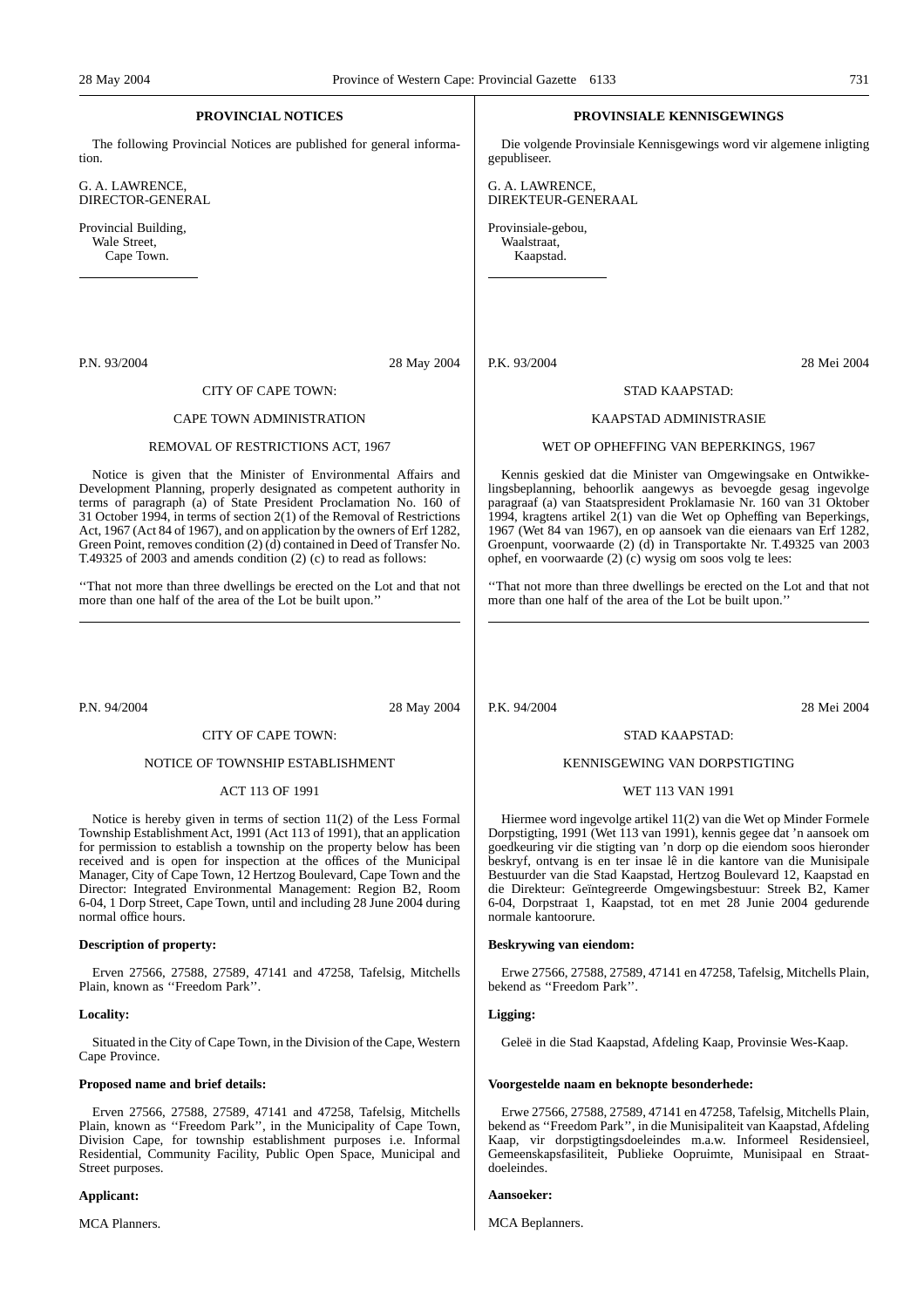#### GEORGE MUNICIPALITY

#### NOTICE NUMBER 130 OF 2004

#### REMOVAL OF RESTRICTIONS ACT, 1967 (ACT 84 OF 1967) STREET CLOSURE AND REZONING: ERF 458, ZUNDORF LANE, WILDERNESS

Notice is hereby given in terms of Section 3(6) of the above Act that the undermentioned application has been received and is open to inspection at the office of the Deputy Director: Planning, York Street, George (Tel: 044-801 9171, Fax: 044-801 9196 and e-mail: stadsbeplanning@george.org.za). The application is also open for inspection at the office of the Director: Land Development Management, Provincial Government of the Western Cape, Room 601, 27 Wale Street, Cape Town from 08:00 to 12:30 and 13:00 (Monday to Friday). Telephonic enquiries in this regard may be made at 021-483 8788 and the Directorate's fax number is 021-483 3633. Any objections, with full reasons therefore, should be lodged in writing to the office of the abovementioned Director: Land Development Management, Private Bag X9086, Cape Town, 8000, with a copy to the abovementioned Deputy Director: Planning on or before 28 June 2004 quoting the above Act and the objector's erf number. Any comments received after the aforementioned closing date may be disregarded.

#### *Applicant Nature of Application*

Formaplan on behalf of Trading 5 (Pty) Ltd

Approval of restrictive title conditions applicable to Erf 458, Wilderness to enable the owners to use the site for a restaurant.

The rezoning of Erf 458, Wilderness from Single Residential to Business Zone (restaurant) in terms of Section 17 of Ordinance 15 of 1985.

The closure of a portion of Erf 425, Wilderness (Zundorf Lane) as public street.

The rezoning of the closed portion street from public street to Special Zone (parking) in terms of Section 17 of Ordinance 15 of 1985.

T. I. Lötter, Municipal Manager, Civic Centre, York Street, George 6530.

### 28 May 2004.

#### LANGEBERG MUNICIPALITY

#### REMOVAL OF RESTRICTION ACT, 1967 (ACT 84 OF 1967): PORTION 66 OF THE FARM VERMAAKLYKHEID NO. 499 RIVERSDALE

Notice is hereby given in terms of section 3(6) of the above Act that the undermentioned application has been received and is open to inspection at the office of the Municipal Manager Langeberg Municipality. Any enquiries may be directed to the undersigned. The application is also open to inspection at the office of the Director, Land Development Management, Provincial Government of the Western Cape, at Room 601, 27 Wale Street, Cape Town, from 08:00-12:30 and 13:00-15:30 (Monday to Friday). Telephonic enquiries in this regard may be made at 021 483 4114, and the Directorate's fax number is 021-483 3633. Any objections, with full reasons therefore, should be lodged in writing at the office of the above-mentioned Director: Land Development Management at Private Bag X9086, Cape Town, 8000, with a copy to the above-mentioned Municipal Manager on or before 14 June 2004, quoting the above Act and the objector's erf number. Any comments received after the aforementioned closing date may be disregarded.

#### *Applicant Nature of Application*

| The Church Council of | Removal of a restrictive title condition  |
|-----------------------|-------------------------------------------|
| the Dutch Reform      | applicable to Portion 66 of the Farm      |
| Church, Congregation  | Vermaaklykheid No. 499 Riversdale to      |
| Riversdale West at    | enable the owner to use the property      |
| Riversdale            | (school building) effectively or alienate |
|                       | the property.                             |

People who cannot write can approach the office of the undersigned during normal office hours where the official will assist you in putting your comments or objections in writing.

Municipal Manager, Langeberg Municipality, P.O. Box 2, Stilbaai 6674.

Tel. No. (028) 754-1577 Fax No. (028) 754-1140

28 May 2004.

#### MUNISIPALITEIT GEORGE

#### KENNISGEWING NOMMER 130 VAN 2004

#### WET OP OPHEFFING VAN BEPERKINGS 1967 (WET 84 VAN 1967), STRAATSLUITING EN HERSONERING: ERF 458, ZUNDORFLAAN, WILDERNIS

Kragtens Artikel 3(6) van bostaande Wet word hiermee kennis gegee dat die onderstaande aansoek ontvang is on ter insae lê by die kantoor van die Adjunk Direkteur: Beplanning, Yorkstraat, George (stadsbeplanning@george.org.za), Tel: 044-801 9171 of Faks: 044-801 9196. Die aansoek lê ook ter insae by die Kantoor van die Direkteur, Grondontwikkelingsbestuur, Provinsiale Regering van die Wes-Kaap, Kamer 601, Waalstraat 27, Kaapstad, vanaf 08:00 tot 12:30 en 13:00 tot 15:30 (Maandag tot Vrydag). Tefefoniese navrae in hierdie verband kan gerig word aan Tel: 021-483 4114 en die Direktoraat se faksnommer is 021-483 3633. Enige besware, met die volledige redes daarvoor, moet skriftelik by die kantoor van die bogenoemde Direkteur: Grondontwikkelingsbestuur, Privaatsak X9086, Kaapstad, 8000 met 'n afskrif aan die bogenoemde Adjunk Direkteur: Beplanning, ingedien word voor of op 28 Junie 2004 met vermelding van bogenoemde Wet en die beswaarmaker se erfnommer. Enige kommentaar wat na die voorgemelde sluitingsdatum ontvang word, mag moontlik nie in ag geneem word nie.

#### *Aansoeker Aard van Aansoek*

Formaplan namens Reserve Trading 5 (Edms) Bpk

Opheffing van beperkende titelvoorwaardes van toepassing op Erf 458, Wildernis om die eienaar in staat te stel om die perseel as 'n restaurant te benut;

Die hersonering van Erf 458, Wildernis vanaf Enkelwoon na Sake Sone (restaurant) in terme van Artikel 17 van Ordonnansie 15 van 1985.

Die sluiting van 'n gedeelte van Erf 425, Wildernis (Zundorflaan) as openbare straat.

Die hersonering van die geslote straat vanaf openbare straat na spesiale sone (parkering) in terme van Artikel 17 van Ordonnansie 15 van 1985.

T. I. Lötter, Munisipale Bestuurder, Burgersentrum, Yorkstraat, George 6530.

28 Mei 2004.

#### LANGEBERG MUNISIPALITEIT

#### WET OPHEFFING VAN BEPERKINGS, 1967 (WET 84 VAN 1967): GEDEELTE 66 VAN DIE PLAAS VERMAAKLYKHEID NR. 499, RIVERSDAL

Kragtens artikel 3(6) van bostaande Wet word hiermee kennis gegee dat die onderstaande aansoek ontvang is en ter insae 1ê by die kantoor van die Munisipale Bestuurder, Langeberg Munisipaliteit en enige navrae kan gerig word aan die ondergetekende. Die aansoek lê ook ter insae by die Kantoor van die Direkteur, Grondontwikkelingsbestuur, Provinsiale Regering van die Wes-Kaap, by Kamer 601, Waalstraat 27, Kaapstad vanaf 08:00-12:30 en 13:00-15:30 (Maandag tot Vrydag). Telefoniese navrae in hierdie verband kan gerig word aan by, Tel. No 021 483 4114 en die Direktoraat se faksnommer is (021) 483-3633. Enige besware, met die volledige redes daarvoor, moet skriftelik by die kantoor van die bogenoemde Direkteur: Grondontwikkelingsbestuur, Privaatsak X9086, Kaapstad, 8000, met 'n afskrif aan die Munisipale Bestuurder, Posbus 29, Riversdal, 6670, ingedien word op of voor 14 Junie 2004 met vermeldmg van bogenoemde Wet en die beswaarmaker se erfnommer. Enige kommentaar wat na die voorgemelde sluitingsdatum ontvang word, mag moontlik nie in ag geneem word nie.

| Aansoeker            | Aard van Aansoek                              |
|----------------------|-----------------------------------------------|
| Die Kerkraad van die | Opheffing van beperkende titelvoorwaardes     |
| Nederduitse          | van toepassing op Gedeelte 66 van die         |
| Gereformeerde        | Plaas Vermaaklykheid Nr. 499, Riversdal       |
| Gemeente Riversdal-  | ten einde die eienaar in staat te stel om die |
| Wes te Riversdal     | perseel (skoolgebou) effektief aan te wend    |
|                      | of te vervreem.                               |

Persone wat nie kan skryf nie, kan die onderstaande kantoor nader tydens sy normale kantoorure waar die betrokke amptenaar u sal help om u kommentaar of besware op skrif te stel.

Munisipale Bestuurder, Langeberg Munisipaliteit, Posbus 2, Stilbaai 6674.

Tel. Nr. (028) 754-1577 Faks Nr. (028) 754-1140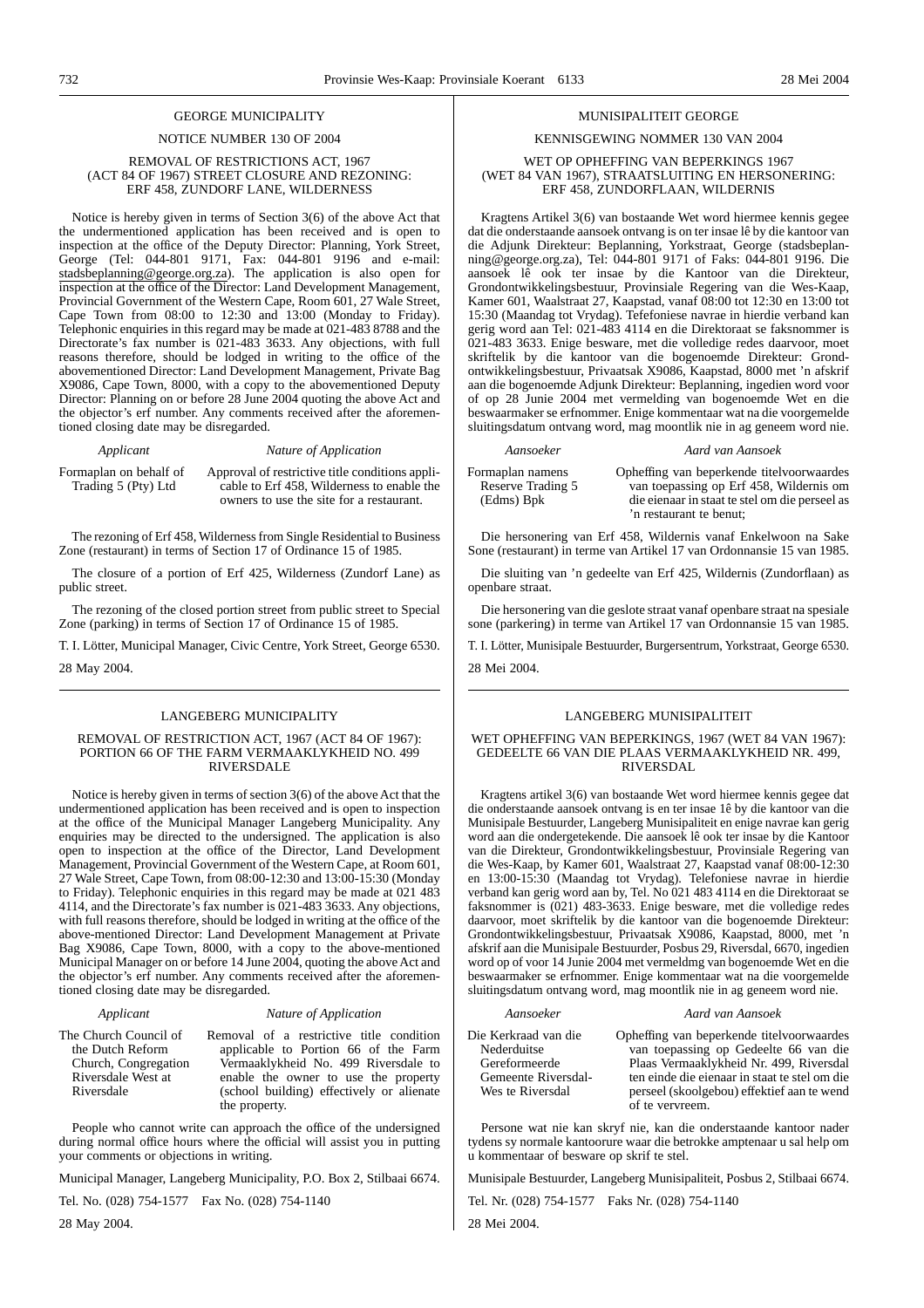#### **TENDERS**

**N.B.** Tenders for commodities/services, the estimated value of which exceeds R20 000, are published in the Government Tender Bulletin, which is obtainable from the Government Printer, Private Bag X85, Pretoria, on payment of a subscription.

#### BREEDE VALLEY MUNICIPALITY

#### APPLICATION FOR CONSENT USE: FARM DE MOND OF THE HARTEBEESTE RIVER NR. 25/379, WORCESTER

Notice is hereby given in terms of section 17(2)(a) of the Land Use Planning Ordinance (Ordinance 15 of 1985) that an application has been received for consent use of the Farm Hartebeeste Rivier, No. 25/379, (Agricultural Zone I) in order to allow the owner to erect houses for the workers and a store room.

Full particulars regarding the application is available at the office of the Director: Corporate Services, Room 213 (Mr. Bennett Hlongwana) Tel. No. (023) 348-2621, Civic Centre, Baring Street, Worcester. Objections, if any, should be lodged in writing with the Municipal Manager, Private Bag X3046, Worcester 6849 and must reach the undersigned on or before 02 July 2004.

A. A. Paulse, Municipal Manager.

(Notice No. 70/2004) 28 May 2004. 6986

#### BREEDE VALLEY MUNICIPALITY

#### APPLICATION FOR NON-CONFORMING USE ERF 892, ROSYNTJIE BULT, DE DOORNS

Notice is hereby given in terms of section 15(2)(a) of the Land Use Planning Ordinance 1985 (Ordinance 15 of 1985) that an application has been received for the non-conforming use of erf 892, Rosyntjie Bult, De Doorns in order to allow the owner to erect a MTN Cellular communication mast on the premises.

Full particulars regarding the proposal are available at the office of the Director: Corporate Services, Room 213 (Mr. Bennett Hlongwana) Tel. No. (023) 348-2621, Civic Centre, Baring Street, Worcester.

Written objections, if any, should be addressed to the Municipal Manager, Private Bag X3046, Worcester, 6849 and must reach the undersigned on or before 2 July 2004.

A. A. Paulse, Municipal Manager.

(Notice No. 69/2004) 28 May 2004. 6987

#### BREEDE VALLEY MUNICIPALITY

#### APPLICATION FOR REZONING ERF 6008, 173 RUSSEL STREET, **WORCESTER**

Notice is hereby given in terms of section 17(2)(a) of the Land Use Planning Ordinance 1985 (Ordinance 15 of 1985) that an application has been received for the rezoning of Erf 6008, 173 Russel Street, Worcester from Residential zone I to Business zone V in order to allow the owner to operate an auto-electrical repair facility.

Full particulars regarding the application are available at the office of the Director: Corporate Services, Room 213 (Mr. Bennett Hlongwana) Tel. No. (023) 348-2021, Civic Centre, Baring Street, Worcester.

Written objections, if any, should be addressed to the Municipal Manager, Private Bag X3046, Worcester 6849 and must reach the undersigned on or before 2 July 2004.

A. A. Paulse, Municipal Manager.

(Notice No. 68/2004) 28 May 2004. 6988

#### **TENDERS**

**L.W.** Tenders vir kommoditeite/dienste waarvan die beraamde waarde meer as R20 000 beloop, word in die Staatstenderbulletin gepubliseer wat by die Staatsdrukker, Privaatsak X85, Pretoria, teen betaling van 'n intekengeld verkrygbaar is.

#### **NOTICES BY LOCAL AUTHORITIES EXECUTES KENNISGEWINGS DEUR PLAASLIKE OWERHEDE**

#### MUNISIPALITEIT BREEDE VALLEI

#### AANSOEK OM VERGUNNINGSGEBRUIK: PLAAS DE MOND VAN DIE HARTEBEESTERIVIER NR. 25/379, WORCESTER

Kennis geskied hiermee ingevolge die bepalings van artikel 17(2)(a) van die Ordonnansie op Grondgebruikbeplanning 1985 (Ordonnansie 15 van 1985) dat 'n aansoek ontvang is waarin goedkeuring versoek word om vergunningsgebruik van die plaas Hartebeeste Rivier Nr. 25/379, Worcester (Landbousone I) ten einde die eienaar in staat te stel om woonhuise vir sy werkers en 'n stoor op te rig.

Volledige besonderhede van die aansoek sal beskikbaar gestel word in die kantoor van die Direkteur: Korporatiewe Dienste, Kamer 213, Baringstraat, Worcester (Mnr. Bennett Hlongwana) Tel. Nr. (023) 348-2621. Besware, indien enige, moet skriftelik gerig word aan die Munisipale Bestuurder, Privaatsak X3046, Worcester, 6849 om die ondergetekende te bereik voor of op 02 Julie 2004.

A. A. Paulse, Munisipale Bestuurder.

(Kennisgewing Nr. 70/2004) 28 Mei 2004. 6986

#### BREEDEVALLEI MUNISIPALITEIT

#### AANSOEK OM AFWYKENDE GEBRUIK ERF 892, ROSYNTJIE BULT, DE DOORNS.

Kennis geskied hiermee ingevolge die bepalings van artikel 15(2)(a) van die Ordonnansie op Grondgebruikbeplanning 1985 (Ordonnansie 15 van 1985) dat 'n aansoek ontvang is waarin goedkeuring versoek word om afwykende gebruik van erf 892, Rosyntjie Bult, De Doorns ten sinde die eienaar in staat te stel om 'n MTN Sellulêre Kommunikasiemas op te rig.

Volledige besonderhede van die aansoek is beskikbaar in die kantoor van die Direkteur, Korporatiewe Dienste, Kamer 213, Burgersentrum, Baringstraat, Worcester (Mnr. Bennet Hlongwana) Tel. Nr. (023) 348-2621.

Besware, indien enige, moet skriftelik gerig word aan die Munisipale Bestuurder, Privaatsak X3046, Worcester, 6849 om die ondergetekende te bereik voor of op 2 Julie 2004.

A. A. Paulse, Munisipale Bestuurder.

(Kennisgewing Nr. 69/2004) 28 Mei 2004. 6987

#### BREEDEVALLEI MUNISIPALITEIT

#### AANSOEK OM HERSONERING ERF 6008, RUSSELSTRAAT 173, WORCESTER.

Kennis geskied hiermee ingevolge die bepalings van artikel 17(2)(a) van die Ordonnansie op Grondgebruikbeplanning 1985 (Ordonnansie 15 van 1985) dat 'n aansoek om hersonering van erf 6008, Russelstraat 173, Worcester vanaf Residensieël Sone I na Besigheid Sone V ten einde die eienaar in staat te stel om 'n Auto Elektriese hersteldiens te bedryf.

Volledige besonderhede van die aansoek is beskikbaar in die kantoor van die Direkteur, Korporatiewe Dienste, Kamer 213, Burgersentrum, Baringstraat, Worcester (Mnr. Bennet Hlongwana) Tel. Nr. (023) 348-2621.

Besware, indien enige, moet skriftelik gerig word aan die Munisipale Bestuurder, Privaatsak X3046, Worcester, 6849 om die ondergetekende te bereik voor of op 2 Julie 2004.

A. A. Paulse, Munisipale Bestuurder.

(Kennisgewing Nr. 68/2004) 28 Mei 2004. 6988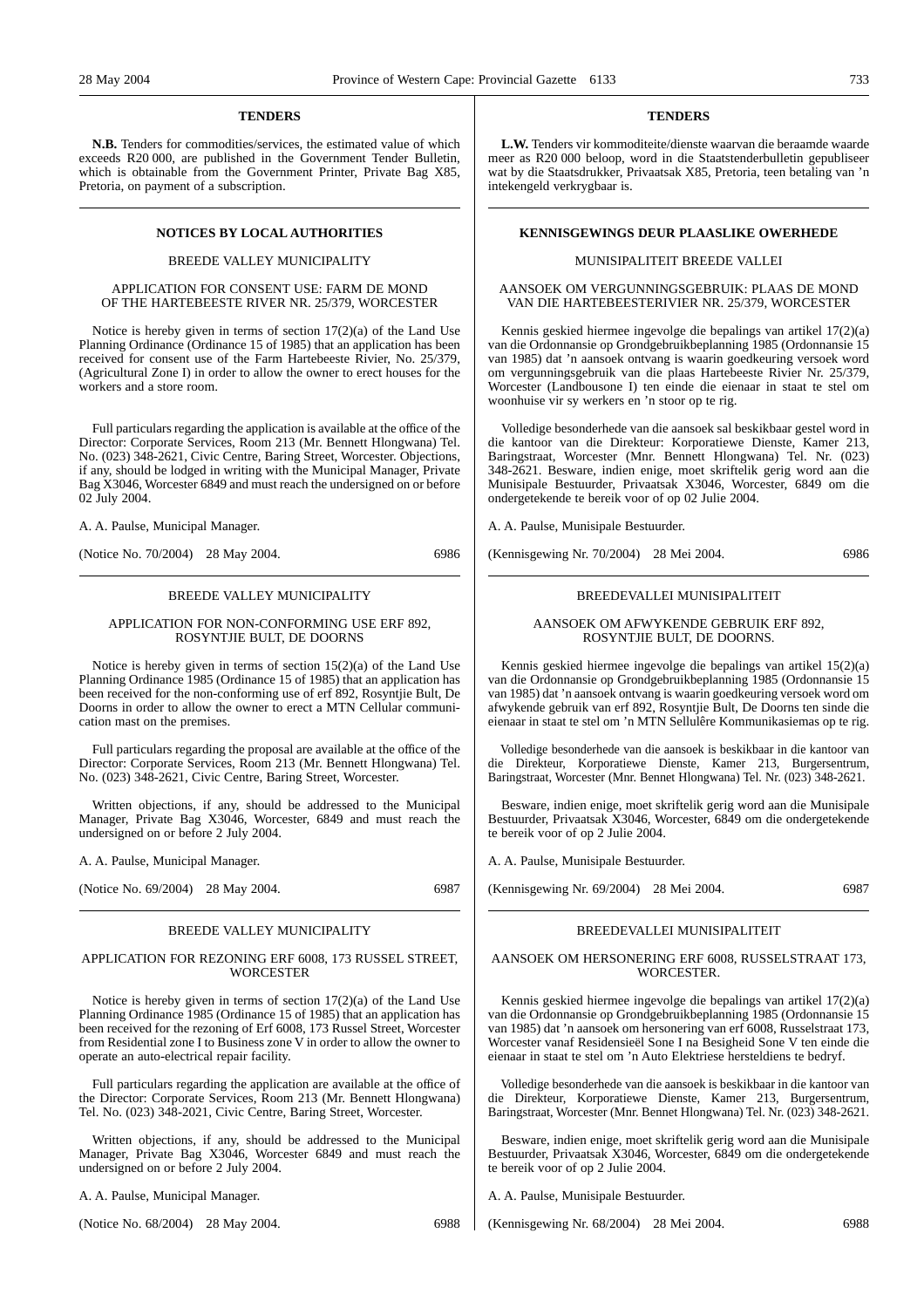| CLOSURE OF PORTION OF WAVE ROAD<br>SLUITING VAN GEDEELTE VAN WAVESTRAAT<br>ADJOINING ERF 461, BLAAUWBERGSTRAND AND<br>AANGRENSEND AAN ERF 461, BLAAUWBERGSTRAND EN<br>ERF 1, BIG BAY<br>ERF 1, GROOTBAAI<br>Kennis geskied hiermee ingevolge artikel 137(1) van Ordonnansie 20<br>Notice is hereby given in terms of the provisions of section $137(1)$ of<br>Ordinance 20 of 1974 that the City of Cape Town has closed a portion of<br>van 1974 dat hierdie Streek 'n gedeelte van Wave Straat by Big Bay<br>Wave Road at Big Bay.<br>gesluit het.<br>Such closure is effective from the date of publication of this notice<br>Die sluiting is van krag van die datum van publikasie van hierdie<br>kennisgewing (L.G. Verw. S/8475/21/1 v2 p.40).<br>(S.G Ref: S/8475/21/1 v2 p.40).<br>W. A. Mgoqi, Stadsbestuurder.<br>W. A. Mgoqi, City Manager.<br>6989<br>6989<br>(File Ref. SD 637 BBY) 28 May 2004.<br>(Lêer Verw: SD 637 BBY) 28 Mei 2004.<br>CITY OF CAPE TOWN (BLAAUWBERG REGION)<br>STAD KAAPSTAD (BLAAUWBERG-STREEK)<br>REZONING: ERF 19419, CAPE TOWN AT RUGBY<br>HERSONERING: ERF 19419, KAAPSTAD TE RUGBY<br>It is hereby notified that the undermentioned application has been<br>Kennis geskied hiermee dat die onderstaande aansoek deur die Stad<br>received by the City of Cape Town and is open for inspection at the Town<br>Kaapstad ontvang is en ter insae lê by die Stadsbeplanningsdepartment,<br>Planning Department, Milpark Centre, cnr Koeberg Road & Ixia Streets,<br>Milpark-sentrum, h.v. Koebergweg & Ixiastraat, Milnerton. Enige<br>Milnerton. Any objection, with full reasons, should be lodged in writing<br>besware, met volledige redes daarvoor, moet teen nie later as 18 Junie<br>2004 skriftelik by die Stadsbestuurder, Posbus 35, Milnerton 7435<br>with the City Manager, PO Box 35, Milnerton 7435, by no later than<br>18 June 2004, quoting the objector's erf number.<br>ingedien word met vermelding van die beswaarmaker se erfnommer.<br>Ref No: LC19419RB<br>Verwysing Nr: LC19419RB<br><i>Nature of application:</i> The rezoning of Erf 19419, Cape Town situated at<br>Aard van aansoek: Die hersonering van erf 19419, Kaapstad geleë te<br>367 Koeberg Road, Rugby from Single Residential to General Business<br>Koebergweg 367, Rugby vanaf enkelresidensieel na algemenebesigheid<br>(subsone GB2) om 'n besigheid, d.w.s. twee winkeleenhede en een<br>(sub-zone GB2) to operate a business i.e. two retail units & one office<br>kantooreenheid toe te laat.<br>unit.<br>Applicant: Karma Property Investments 24 (Pty) Ltd<br>Aansoeker: Karma Property Investments 24 (Edms) Bpk<br>W. A. Mgoqi, City Manager.<br>W. A. Mgoqi, Stadsbestuurder.<br>6990<br>28 Mei 2004.<br>6990<br>28 May 2004.<br>CITY OF CAPE TOWN (BLAAUWBERG REGION)<br>STAD KAAPSTAD (BLAAUWBERG-STREEK)<br>CLOSURE OF PORTION OF ADAM TASS SQUARE ROAD<br>SLUITING VAN GEDEELTE VAN ADAM TASS PLEINWEG<br>ADJOINING ERVEN 19765, 125778, 125779, 125780<br>AANGRENSEND ERWE 19765, 125778, 125779, 125780<br>AND 125783, CAPE TOWN AT BROOKLYN AND PUBLIC<br>EN 125783, KAAPSTAD BY BROOKLYN EN PUBLIEKE<br>OPEN SPACE ERVEN 19738 AND 19765, CAPE TOWN AT<br>OOPRUIMTES ERWE 19738 EN 19765, KAAPSTAD BY<br><b>BROOKLYN</b><br><b>BROOKLYN</b><br>Notice is hereby given in terms of the provisions of section $137(1)$ of<br>Kennis geskied hiermee ingevolge artikel 137(1) van Ordonnansie 20<br>Ordinance 20 of 1974 that the City of Cape Town has closed a portion of<br>van 1974 dat die Stad Kaapstad 'n gedeelte van Adam Tass Pleinweg en<br>aangrensende Publieke Oop Ruimte erwe 19738 en 19765, Kaapstad by<br>Adam Tass Square Road and adjacent public open space Erven 19738 and<br>19765, Cape Town at Brooklyn, Section Street extension.<br>Brooklyn gesluit het.<br>Such closure is effective from the date of publication of this notice<br>Die sluiting is van krag van die datum van publikasie van hierdie<br>kennisgewing (L. G. Verw. $S/1422/2$ v1 p.330).<br>(S.G Ref: S/1422/2 v1 p.330).<br>(File Ref. LC 20954/125770-125785/19765/19738 BR)<br>(Lêer Verw. LC 20954/125770-125785/19765/19738 BR)<br>W. A. Mgoqi, City Manager.<br>W. A. Mgoqi, Stadsbestuurder.<br>28 Mei 2004.<br>28 May 2004.<br>6991<br>6991 | CITY OF CAPE TOWN (BLAAUWBERG REGION) | STAD KAAPSTAD (BLAAUWBERG-STREEK) |  |  |  |
|-------------------------------------------------------------------------------------------------------------------------------------------------------------------------------------------------------------------------------------------------------------------------------------------------------------------------------------------------------------------------------------------------------------------------------------------------------------------------------------------------------------------------------------------------------------------------------------------------------------------------------------------------------------------------------------------------------------------------------------------------------------------------------------------------------------------------------------------------------------------------------------------------------------------------------------------------------------------------------------------------------------------------------------------------------------------------------------------------------------------------------------------------------------------------------------------------------------------------------------------------------------------------------------------------------------------------------------------------------------------------------------------------------------------------------------------------------------------------------------------------------------------------------------------------------------------------------------------------------------------------------------------------------------------------------------------------------------------------------------------------------------------------------------------------------------------------------------------------------------------------------------------------------------------------------------------------------------------------------------------------------------------------------------------------------------------------------------------------------------------------------------------------------------------------------------------------------------------------------------------------------------------------------------------------------------------------------------------------------------------------------------------------------------------------------------------------------------------------------------------------------------------------------------------------------------------------------------------------------------------------------------------------------------------------------------------------------------------------------------------------------------------------------------------------------------------------------------------------------------------------------------------------------------------------------------------------------------------------------------------------------------------------------------------------------------------------------------------------------------------------------------------------------------------------------------------------------------------------------------------------------------------------------------------------------------------------------------------------------------------------------------------------------------------------------------------------------------------------------------------------------------------------------------------------------------------------------------------------------------------------------------------------------------------------------------------------------------------------------------------------------------------------------------------------------------------------------------------------------------------------------------------------------------------------------------------------------------------------------------------------------------------------------------------------------------------------------------------------------------------------------------------------------------------------------------------------------------------------------------------------------------------------------------------------|---------------------------------------|-----------------------------------|--|--|--|
|                                                                                                                                                                                                                                                                                                                                                                                                                                                                                                                                                                                                                                                                                                                                                                                                                                                                                                                                                                                                                                                                                                                                                                                                                                                                                                                                                                                                                                                                                                                                                                                                                                                                                                                                                                                                                                                                                                                                                                                                                                                                                                                                                                                                                                                                                                                                                                                                                                                                                                                                                                                                                                                                                                                                                                                                                                                                                                                                                                                                                                                                                                                                                                                                                                                                                                                                                                                                                                                                                                                                                                                                                                                                                                                                                                                                                                                                                                                                                                                                                                                                                                                                                                                                                                                                                                 |                                       |                                   |  |  |  |
|                                                                                                                                                                                                                                                                                                                                                                                                                                                                                                                                                                                                                                                                                                                                                                                                                                                                                                                                                                                                                                                                                                                                                                                                                                                                                                                                                                                                                                                                                                                                                                                                                                                                                                                                                                                                                                                                                                                                                                                                                                                                                                                                                                                                                                                                                                                                                                                                                                                                                                                                                                                                                                                                                                                                                                                                                                                                                                                                                                                                                                                                                                                                                                                                                                                                                                                                                                                                                                                                                                                                                                                                                                                                                                                                                                                                                                                                                                                                                                                                                                                                                                                                                                                                                                                                                                 |                                       |                                   |  |  |  |
|                                                                                                                                                                                                                                                                                                                                                                                                                                                                                                                                                                                                                                                                                                                                                                                                                                                                                                                                                                                                                                                                                                                                                                                                                                                                                                                                                                                                                                                                                                                                                                                                                                                                                                                                                                                                                                                                                                                                                                                                                                                                                                                                                                                                                                                                                                                                                                                                                                                                                                                                                                                                                                                                                                                                                                                                                                                                                                                                                                                                                                                                                                                                                                                                                                                                                                                                                                                                                                                                                                                                                                                                                                                                                                                                                                                                                                                                                                                                                                                                                                                                                                                                                                                                                                                                                                 |                                       |                                   |  |  |  |
|                                                                                                                                                                                                                                                                                                                                                                                                                                                                                                                                                                                                                                                                                                                                                                                                                                                                                                                                                                                                                                                                                                                                                                                                                                                                                                                                                                                                                                                                                                                                                                                                                                                                                                                                                                                                                                                                                                                                                                                                                                                                                                                                                                                                                                                                                                                                                                                                                                                                                                                                                                                                                                                                                                                                                                                                                                                                                                                                                                                                                                                                                                                                                                                                                                                                                                                                                                                                                                                                                                                                                                                                                                                                                                                                                                                                                                                                                                                                                                                                                                                                                                                                                                                                                                                                                                 |                                       |                                   |  |  |  |
|                                                                                                                                                                                                                                                                                                                                                                                                                                                                                                                                                                                                                                                                                                                                                                                                                                                                                                                                                                                                                                                                                                                                                                                                                                                                                                                                                                                                                                                                                                                                                                                                                                                                                                                                                                                                                                                                                                                                                                                                                                                                                                                                                                                                                                                                                                                                                                                                                                                                                                                                                                                                                                                                                                                                                                                                                                                                                                                                                                                                                                                                                                                                                                                                                                                                                                                                                                                                                                                                                                                                                                                                                                                                                                                                                                                                                                                                                                                                                                                                                                                                                                                                                                                                                                                                                                 |                                       |                                   |  |  |  |
|                                                                                                                                                                                                                                                                                                                                                                                                                                                                                                                                                                                                                                                                                                                                                                                                                                                                                                                                                                                                                                                                                                                                                                                                                                                                                                                                                                                                                                                                                                                                                                                                                                                                                                                                                                                                                                                                                                                                                                                                                                                                                                                                                                                                                                                                                                                                                                                                                                                                                                                                                                                                                                                                                                                                                                                                                                                                                                                                                                                                                                                                                                                                                                                                                                                                                                                                                                                                                                                                                                                                                                                                                                                                                                                                                                                                                                                                                                                                                                                                                                                                                                                                                                                                                                                                                                 |                                       |                                   |  |  |  |
|                                                                                                                                                                                                                                                                                                                                                                                                                                                                                                                                                                                                                                                                                                                                                                                                                                                                                                                                                                                                                                                                                                                                                                                                                                                                                                                                                                                                                                                                                                                                                                                                                                                                                                                                                                                                                                                                                                                                                                                                                                                                                                                                                                                                                                                                                                                                                                                                                                                                                                                                                                                                                                                                                                                                                                                                                                                                                                                                                                                                                                                                                                                                                                                                                                                                                                                                                                                                                                                                                                                                                                                                                                                                                                                                                                                                                                                                                                                                                                                                                                                                                                                                                                                                                                                                                                 |                                       |                                   |  |  |  |
|                                                                                                                                                                                                                                                                                                                                                                                                                                                                                                                                                                                                                                                                                                                                                                                                                                                                                                                                                                                                                                                                                                                                                                                                                                                                                                                                                                                                                                                                                                                                                                                                                                                                                                                                                                                                                                                                                                                                                                                                                                                                                                                                                                                                                                                                                                                                                                                                                                                                                                                                                                                                                                                                                                                                                                                                                                                                                                                                                                                                                                                                                                                                                                                                                                                                                                                                                                                                                                                                                                                                                                                                                                                                                                                                                                                                                                                                                                                                                                                                                                                                                                                                                                                                                                                                                                 |                                       |                                   |  |  |  |
|                                                                                                                                                                                                                                                                                                                                                                                                                                                                                                                                                                                                                                                                                                                                                                                                                                                                                                                                                                                                                                                                                                                                                                                                                                                                                                                                                                                                                                                                                                                                                                                                                                                                                                                                                                                                                                                                                                                                                                                                                                                                                                                                                                                                                                                                                                                                                                                                                                                                                                                                                                                                                                                                                                                                                                                                                                                                                                                                                                                                                                                                                                                                                                                                                                                                                                                                                                                                                                                                                                                                                                                                                                                                                                                                                                                                                                                                                                                                                                                                                                                                                                                                                                                                                                                                                                 |                                       |                                   |  |  |  |
|                                                                                                                                                                                                                                                                                                                                                                                                                                                                                                                                                                                                                                                                                                                                                                                                                                                                                                                                                                                                                                                                                                                                                                                                                                                                                                                                                                                                                                                                                                                                                                                                                                                                                                                                                                                                                                                                                                                                                                                                                                                                                                                                                                                                                                                                                                                                                                                                                                                                                                                                                                                                                                                                                                                                                                                                                                                                                                                                                                                                                                                                                                                                                                                                                                                                                                                                                                                                                                                                                                                                                                                                                                                                                                                                                                                                                                                                                                                                                                                                                                                                                                                                                                                                                                                                                                 |                                       |                                   |  |  |  |
|                                                                                                                                                                                                                                                                                                                                                                                                                                                                                                                                                                                                                                                                                                                                                                                                                                                                                                                                                                                                                                                                                                                                                                                                                                                                                                                                                                                                                                                                                                                                                                                                                                                                                                                                                                                                                                                                                                                                                                                                                                                                                                                                                                                                                                                                                                                                                                                                                                                                                                                                                                                                                                                                                                                                                                                                                                                                                                                                                                                                                                                                                                                                                                                                                                                                                                                                                                                                                                                                                                                                                                                                                                                                                                                                                                                                                                                                                                                                                                                                                                                                                                                                                                                                                                                                                                 |                                       |                                   |  |  |  |
|                                                                                                                                                                                                                                                                                                                                                                                                                                                                                                                                                                                                                                                                                                                                                                                                                                                                                                                                                                                                                                                                                                                                                                                                                                                                                                                                                                                                                                                                                                                                                                                                                                                                                                                                                                                                                                                                                                                                                                                                                                                                                                                                                                                                                                                                                                                                                                                                                                                                                                                                                                                                                                                                                                                                                                                                                                                                                                                                                                                                                                                                                                                                                                                                                                                                                                                                                                                                                                                                                                                                                                                                                                                                                                                                                                                                                                                                                                                                                                                                                                                                                                                                                                                                                                                                                                 |                                       |                                   |  |  |  |
|                                                                                                                                                                                                                                                                                                                                                                                                                                                                                                                                                                                                                                                                                                                                                                                                                                                                                                                                                                                                                                                                                                                                                                                                                                                                                                                                                                                                                                                                                                                                                                                                                                                                                                                                                                                                                                                                                                                                                                                                                                                                                                                                                                                                                                                                                                                                                                                                                                                                                                                                                                                                                                                                                                                                                                                                                                                                                                                                                                                                                                                                                                                                                                                                                                                                                                                                                                                                                                                                                                                                                                                                                                                                                                                                                                                                                                                                                                                                                                                                                                                                                                                                                                                                                                                                                                 |                                       |                                   |  |  |  |
|                                                                                                                                                                                                                                                                                                                                                                                                                                                                                                                                                                                                                                                                                                                                                                                                                                                                                                                                                                                                                                                                                                                                                                                                                                                                                                                                                                                                                                                                                                                                                                                                                                                                                                                                                                                                                                                                                                                                                                                                                                                                                                                                                                                                                                                                                                                                                                                                                                                                                                                                                                                                                                                                                                                                                                                                                                                                                                                                                                                                                                                                                                                                                                                                                                                                                                                                                                                                                                                                                                                                                                                                                                                                                                                                                                                                                                                                                                                                                                                                                                                                                                                                                                                                                                                                                                 |                                       |                                   |  |  |  |
|                                                                                                                                                                                                                                                                                                                                                                                                                                                                                                                                                                                                                                                                                                                                                                                                                                                                                                                                                                                                                                                                                                                                                                                                                                                                                                                                                                                                                                                                                                                                                                                                                                                                                                                                                                                                                                                                                                                                                                                                                                                                                                                                                                                                                                                                                                                                                                                                                                                                                                                                                                                                                                                                                                                                                                                                                                                                                                                                                                                                                                                                                                                                                                                                                                                                                                                                                                                                                                                                                                                                                                                                                                                                                                                                                                                                                                                                                                                                                                                                                                                                                                                                                                                                                                                                                                 |                                       |                                   |  |  |  |
|                                                                                                                                                                                                                                                                                                                                                                                                                                                                                                                                                                                                                                                                                                                                                                                                                                                                                                                                                                                                                                                                                                                                                                                                                                                                                                                                                                                                                                                                                                                                                                                                                                                                                                                                                                                                                                                                                                                                                                                                                                                                                                                                                                                                                                                                                                                                                                                                                                                                                                                                                                                                                                                                                                                                                                                                                                                                                                                                                                                                                                                                                                                                                                                                                                                                                                                                                                                                                                                                                                                                                                                                                                                                                                                                                                                                                                                                                                                                                                                                                                                                                                                                                                                                                                                                                                 |                                       |                                   |  |  |  |
|                                                                                                                                                                                                                                                                                                                                                                                                                                                                                                                                                                                                                                                                                                                                                                                                                                                                                                                                                                                                                                                                                                                                                                                                                                                                                                                                                                                                                                                                                                                                                                                                                                                                                                                                                                                                                                                                                                                                                                                                                                                                                                                                                                                                                                                                                                                                                                                                                                                                                                                                                                                                                                                                                                                                                                                                                                                                                                                                                                                                                                                                                                                                                                                                                                                                                                                                                                                                                                                                                                                                                                                                                                                                                                                                                                                                                                                                                                                                                                                                                                                                                                                                                                                                                                                                                                 |                                       |                                   |  |  |  |
|                                                                                                                                                                                                                                                                                                                                                                                                                                                                                                                                                                                                                                                                                                                                                                                                                                                                                                                                                                                                                                                                                                                                                                                                                                                                                                                                                                                                                                                                                                                                                                                                                                                                                                                                                                                                                                                                                                                                                                                                                                                                                                                                                                                                                                                                                                                                                                                                                                                                                                                                                                                                                                                                                                                                                                                                                                                                                                                                                                                                                                                                                                                                                                                                                                                                                                                                                                                                                                                                                                                                                                                                                                                                                                                                                                                                                                                                                                                                                                                                                                                                                                                                                                                                                                                                                                 |                                       |                                   |  |  |  |
|                                                                                                                                                                                                                                                                                                                                                                                                                                                                                                                                                                                                                                                                                                                                                                                                                                                                                                                                                                                                                                                                                                                                                                                                                                                                                                                                                                                                                                                                                                                                                                                                                                                                                                                                                                                                                                                                                                                                                                                                                                                                                                                                                                                                                                                                                                                                                                                                                                                                                                                                                                                                                                                                                                                                                                                                                                                                                                                                                                                                                                                                                                                                                                                                                                                                                                                                                                                                                                                                                                                                                                                                                                                                                                                                                                                                                                                                                                                                                                                                                                                                                                                                                                                                                                                                                                 |                                       |                                   |  |  |  |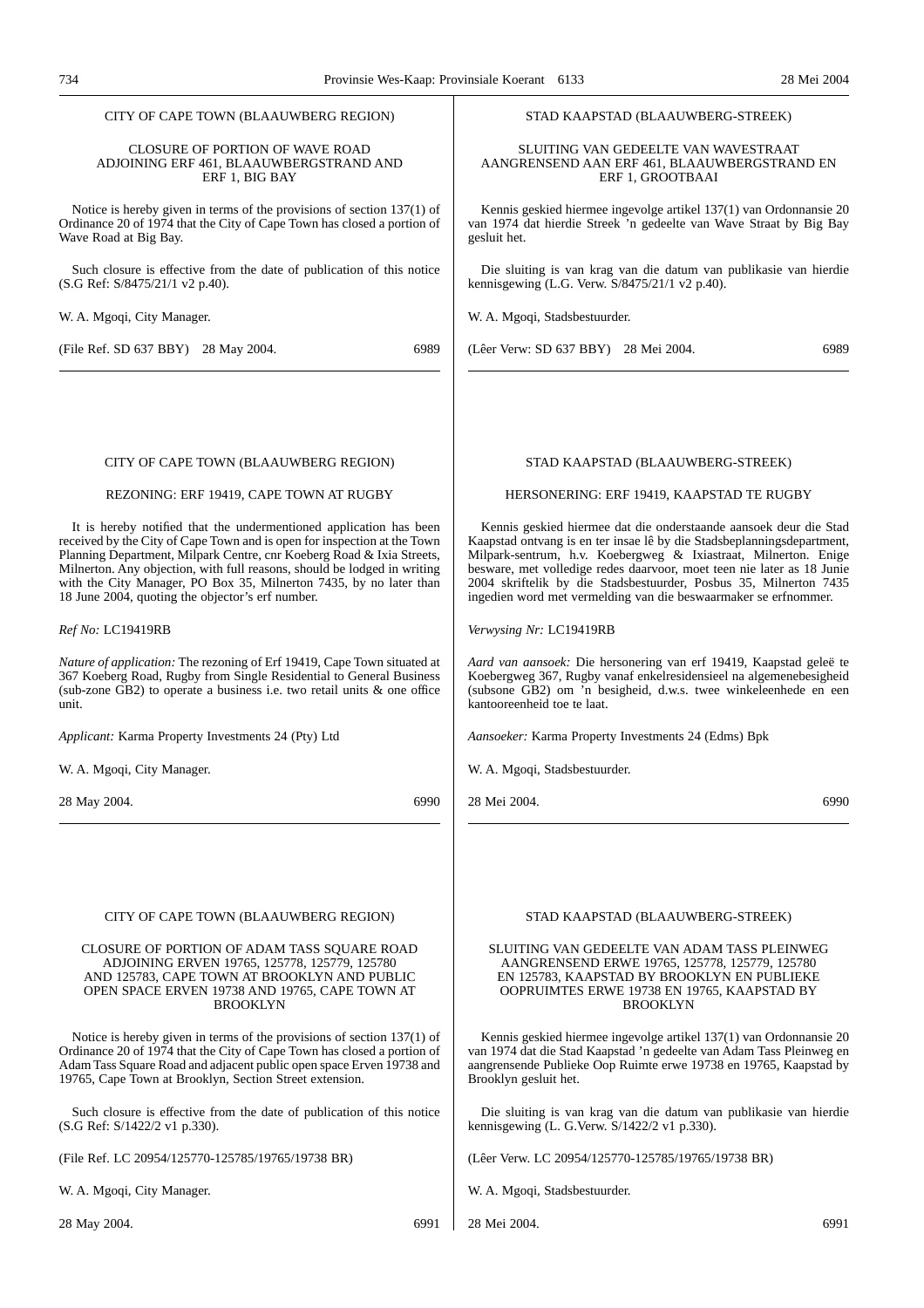#### CITY OF CAPE TOWN (CAPE TOWN REGION)

#### REMOVAL OF RESTRICTIONS, REZONING AND DEPARTURES: ERF 64489, CAPE TOWN AT CLAREMONT

Notice is hereby given in terms of section 3(6) of the Removal of Restrictions Act (Act 84 of 1967) and in terms of sections 17(2)(a) and 15(2)(a) of Land Use Planning Ordinance 15 of 1985 that the undermentioned application has been received and is open for inspection at the office of the Manager: Land Use Management Branch, City of Cape Town, 14th Floor, Civic Centre, 12 Hertzog Boulevard, Cape Town 8001 from 08:30-12:30 (Monday to Friday) and at the office of the Director: Land Development Management, Provincial Administration of the Western Cape, at Room 601, 27 Wale Street, Cape Town from 08:00-12:30 and 13:00-15:30 (Monday to Friday). Telephonic enquiries in this regard may be made at (021)483-4589 and the Directorate's fax number is (021)483-3633. Any objections, with full reasons, should be lodged in writing at the office of the abovementioned Director: Land Development Management, Private Bag X9083, Cape Town 8000, with a copy to the office of the Manager: Land Use Management Branch, City of Cape Town, PO Box 4529, Cape Town 8000, faxed to (021) 421-1963 or e-mailed to trevor.upsher@capetown.gov.za on or before 28 June 2004, quoting the above Act and Ordinance and the objector's erf and phone numbers. Any comments received after the aforementioned closing date may be disregarded.

*Erf 64489, Cape Town at Claremont*

*File No:* SG7/64489

*Owner:* DG Vine

*Erf:* 64489, Cape Town at Claremont

*Location:* 8 Claremont Avenue

*Suburb:* Claremont

*Nature:* Removal of a restrictive title condition applicable to Erf 64489, 8 Claremont Avenue, Claremont, to enable the owner to legalize a medical practice on the property.

The property to be rezoned from Single Dwelling to General Business (B1) to permit a shop (beauty treatment salon).

The following Departures from the Zoning Scheme Regulations are also required:

Section 79(2)(b) — Width of carriageway crossing more than 8,0 m.

Section  $79(2)(d)$  — Carriageway crossing less than 9,0 m from corner splay point.

Section  $79(2)(a)(ii)$  — More than 4 vehicles reversing into the street.

Section 80(a) — Parking bays not the required 5,0 m  $\times$  2,5 m.

W. A. Mgoqi, City Manager.

28 May 2004. 6992

#### STAD KAAPSTAD (KAAPSTAD-STREEK)

#### OPHEFFING VAN BEPERKINGS, HERSONERING EN AFWYKINGS: ERF 64489, KAAPSTAD TE CLAREMONT

Kennis geskied hiermee ingevolge artikel 3(6) van die Wet op Opheffing van Beperkings (Wet 84 van 1967) en artikel 17(2)(a) en 15(2)(a) van die Ordonnansie op Grondgebruikbeplanning, nr 15 van 1985 dat die onderstaande aansoek ontvang is en tussen 08:30-12:30 (Maandag tot Vrydag) by die kantoor van die Bestuurder: Grondgebruikbestuurstak, Stad Kaapstad, 14de Verdieping, Burgersentrum, Hertzogboulevard, Kaapstad 8001 ter insae beskikbaar is en ook vanaf 08:00-12:30 en 13:00-15:30 (Maandag tot Vrydag) by die kantoor van die Direkteur: Grondontwikkelingsbestuur, Provinsiale Administrasie van die Wes-Kaap, kamer 601, Waalstraat 27, Kaapstad. Telefoniese navrae in hierdie verband kan gerig word aan (021) 483-4589 en die Direktoraat se faksnommer is (021) 483-3633. Enige besware moet skriftelik, tesame met volledige redes, voor of op 28 Junie 2004 by die kantoor van die bogemelde Direkteur: Grondontwikkelingsbestuur, Privaat Sak X9083, Kaapstad 8000, met 'n afskrif aan die Bestuurder: Grondgebruikbestuur, Stad Kaapstad, Posbus 4529, Kaapstad 8000 ingedien word of per faks gerig word aan (021) 421-1963 of e-pos trevor.upsher@capetown.gov.za, met vermelding van bogenoemde wet, ordonnansie en regulasies en die beswaarmaker se erf- en telefoonnommers. Enige kommentaar wat na die voormelde sluitingsdatum ontvang word, mag buite rekening gelaat word.

*Erf 64489, Kaapstad te Claremont*

*Lêer nr:* SG7/64489

*Eienaar:* DG Vine

*Erf:* 64489, Kaapstad te Claremont

*Ligging:* Claremontlaan 8

*Voorstad:* Claremont

*Aard:* Opheffing van 'n beperkende titelvoorwaarde van toepassing op erf 64489, Claremontlaan 8, Claremont, om die eienaar in staat te stel om 'n mediese praktyk op die eiendom te wettig.

Die eiendom moet hersoneer word van enkelwoning na algemeensake (B1) om 'n winkel (skoonheidsbehandelingsalon).

Die volgende afwykings van die soneringskemaregulasies word ook verlang:

Artikel 79(2)(b) — Breedte van rybaanweg-kruising meer as 8,0 m.

Artikel 79(2)(d) — Rybaanweg-kruising minder as 9,0 m vanaf die hoekskuinste.

Artikel 79(2)(a)(ii) — Meer as 4 voertuie wat in die straat agteruitry.

Artikel 80(a) — Parkeerplekke nie die vereiste 5,0 m  $\times$  2,5 m.

W. A. Mgoqi, Stadsbestuurder.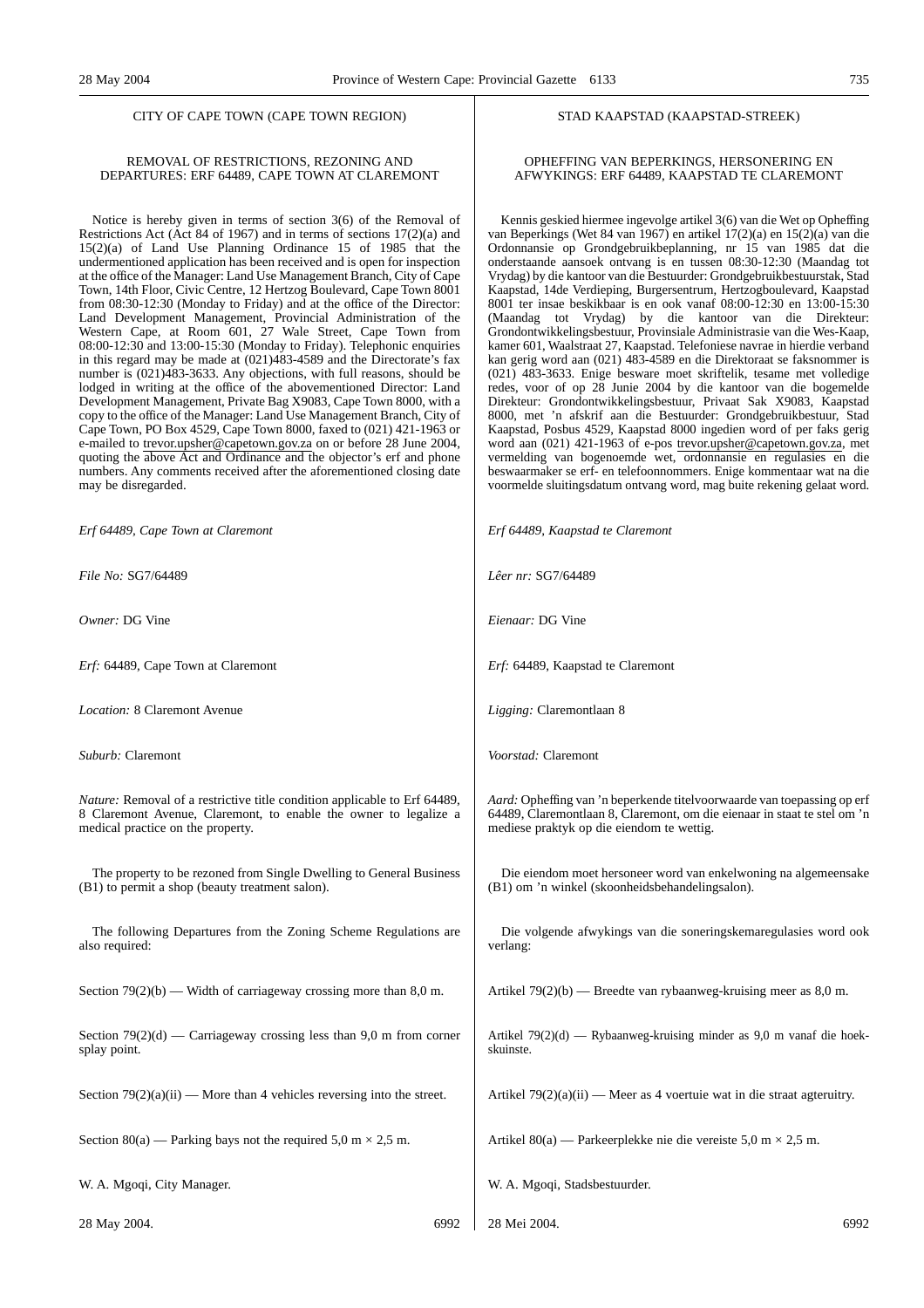#### CITY OF CAPE TOWN

#### CAPE TOWN REGION

CLOSURE OF PORTIONS OF PUBLIC ROAD BEING PORTIONS OF ERVEN 54069 AND 54072, BATH ROAD, ADJACENT TO ERVEN 54072, 54083 TO 54087, 54109, 54135 AND 140823, CAPE TOWN AT CLAREMONT

(L7/14/242/Vol 111)

The portions of public road being portions of Erven 54069 and 54072 Cape Town at Bath Road, Claremont, shown lettered ABGH and BCDEFG on Sketch Plan SZC 1004/1 are hereby closed in terms of section 6 of Council Bylaw LA 12783 promulgated on 28th February 2003 (S/4614/149 v1 p21).

Wallace Mgoqi, City Manager, Civic Centre, Cape Town.

28 May 2004.. 6993

#### CITY OF CAPE TOWN

#### CLOSURE OF PORTIONS OF STREETS, LANGA

Notice is hereby given in terms of the provisions of section 137(1) of the Municipal Ordinance, 1974 ( Ordinance 20 of 1974 ) that portions of Erf 3545, Langa (portions of Mendi, Moshesh and Sigcawu Streets), as shown on plan marked ''A'', are now closed.

28 May 2004. 6994

#### CITY OF CAPE TOWN (TYGERBERG REGION)

SUBDIVISION, CONSOLIDATION AND REZONING: ERVEN 13097 (3 DENNE STREET) AND 1977, (4 SIPRES STREET), DURBANVILLE

Notice is hereby given in terms of section 24 of the Land Use Planning Ordinance, 1985 (Ordinance 15 of 1985) that the City of Cape Town has received an application for the subdivision of Erf 1977, 4 Sipres Street, Durbanville into two (2) portions being Portion A ( $\pm$  1 842 m<sup>2</sup>) and a Remainder ( $\pm 2.420 \text{ m}^2$ ) and the subsequent consolidation of Portion A with the abutting property Erf 13097, 3 Denne Street, Durbanville. Application is further made in terms of the provisions of section 17 of the Land Use Planning Ordinance, 1985 (Ordinance 15 of 1985) for the rezoning of the newly consolidated property from Single Residential to Subdivisional Area in order to subdivide the property into 5 Group Housing erven and a (Private Open Space) Private Road. Further particulars regarding the above application are available by appointment from Mr M Theron, Directorate Planning & Environment, Tygerberg Region, Municipal Offices, PO Box 100, Oxford Street, Durbanville (tel. (021) 970-3011) during office hours (08:00-13:00 and 13:30-16:00, Monday to Friday). Any objection and/or comment on the above applications, with full reasons, should be submitted in writing to the above office, not later than Tuesday, 29 June 2004. (Notice no 15/2004; Reference 18/6/1/340)

W. A. Mgoqi, City Manager.

28 May 2004. 6995

#### CITY OF CAPE TOWN (TYGERBERG REGION)

#### CLOSING OF PORTION OF PUBLIC STREET ADJOINING ERVEN 7714 AND 7729, PAROW

Notice is hereby given in terms of section 6(1) of the Municipal By-Law No. 12783 dated 2003.02.28 that the abovementioned portion of Public Street has been closed (S/10451/22 v2 p288 — T/CE 14/3/3/2/1/ 7714)

W. A. Mgoqi, City Manager.

28 May 2004. 6996

#### STAD KAAPSTAD

#### KAAPSTAD STREEK

SLUITING VAN GEDEELTES VAN PUBLIEKE PAD SYNDE GEDEELTES VAN ERWE 54069 EN 54072, BATHWEG, AANGRENSEND ERWE 54072, 54083 TOT 54087, 54109, 54135 EN 140823, KAAPSTAD TE CLAREMONT

(L7/14/242/Vol 111)

Die gedeeltes van publieke pad synde gedeeltes van Erwe 54069 en 54072, Kaapstad te Bathweg, Claremont, wat met die letters ABGH en BCDEFG op Sketsplan SZC 1004/1 aangetoon word, word hiermee ingevolge artikel 6 van die Raad se Bylae LA 12783 gepromulgeer op 28 February 2003 (S/4614/149 v1 p21).

Wallace Mgoqi, Stadsbestuurder, Burgersentrum, Kaapstad.

28 Mei 2004.. 6993

#### STAD KAAPSTAD

#### SLUITING VAN GEDEELTES VAN STRATE, LANGA

Kennis geskied hiermee ingevolge die bepalings van artikel 137(1) van die Munisipale Ordonnansie, 1974 (Ordonnansie 20 van 1974) dat gedeeltes van Erf 3545, Langa (gedeeltes van Mendi-, Moshesh- en Sigcawustrate), soos aangetoon op plan gemerk ''A'', nou gesluit is.

28 Mei 2004. 6994

#### STAD KAAPSTAD (TYGERBERG-STREEK)

#### ONDERVERDELING, KONSOLIDASIE EN HERSONERING: ERWE 13097 (DENNESTRAAT 3) EN 1977, (SIPRESSTRAAT 4), DURBANVILLE

Kennis geskied hiermee ingevolge artikel 24 van die Ordonnansie op Grondgebruikbeplanning, 1985 (Ordonnansie 15 van 1985), dat die Stad Kaapstad 'n aansoek ontvang het om die onderverdeling van erf 1977, Sipresstraat 4, Durbanville in twee (2) gedeeltes, naamlik gedeelte A  $(\pm 1.842 \text{ m}^2)$  en 'n restant  $(\pm 2.420 \text{ m}^2)$  en die konsolidasie van gedeelte A met die aanliggende perseel erf 13097, Dennestraat 3, Durbanville. Aansoek word verder gedoen ingevolge artikel 17 van die Ordonnansie op Grondgebruikbeplanning, 1985 (Ordonnansie 15 van 1985) om die hersonering van die nuut-gekonsolideerde perseel vanaf enkelresidensieel na onderverdelingsgebied ten einde die erf te onderverdeel in 5 groepsbehuisingserwe en 'n privaat oopruimte (privaat pad). Nadere besonderhede aangaande bogenoemde aansoek is gedurende kantoorure  $(08:00-13:00 \text{ en } 13:30-16:00)$ . Maandag tot Vrvdag) volgens afspraak by mnr M Theron, Direktoraat Beplanning en Omgewing, Tygerberg Area, Munisipale Kantore, Posbus 100, Oxfordstraat, Durbanville 7551 (tel. (021) 970-3011) beskikbaar. Enige beswaar en/of kommentaar teen bogemelde aansoek, met volledige redes, moet skriftelik by gemelde kantoor ingedien word, nie later nie as Dinsdag, 29 Junie 2004. (Kennisgewing 15/2004; Verwysing 18/6/l/340)

W. A. Mgoqi, Stadsbestuurder.

28 Mei 2004. 6995

#### STAD KAAPSTAD (TYGERBERG-STREEK)

#### SLUITING VAN GEDEELTE VAN OPENBARE STRAAT AANGRENSEND ERWE 7714 EN 7729, PAROW

Kennis geskied hiermee ingevolge artikel 6(1) van die ingevolge Munisipale Verordening No. 12783 gedateer 2003.02.28, dat die bogenoemde gedeelte van Openbare Straat gesluit is (S/10451/22 v2 p388 — T/CE 14/3/3/2/1/7714)

W. A. Mgoqi, Stadsbestuurder.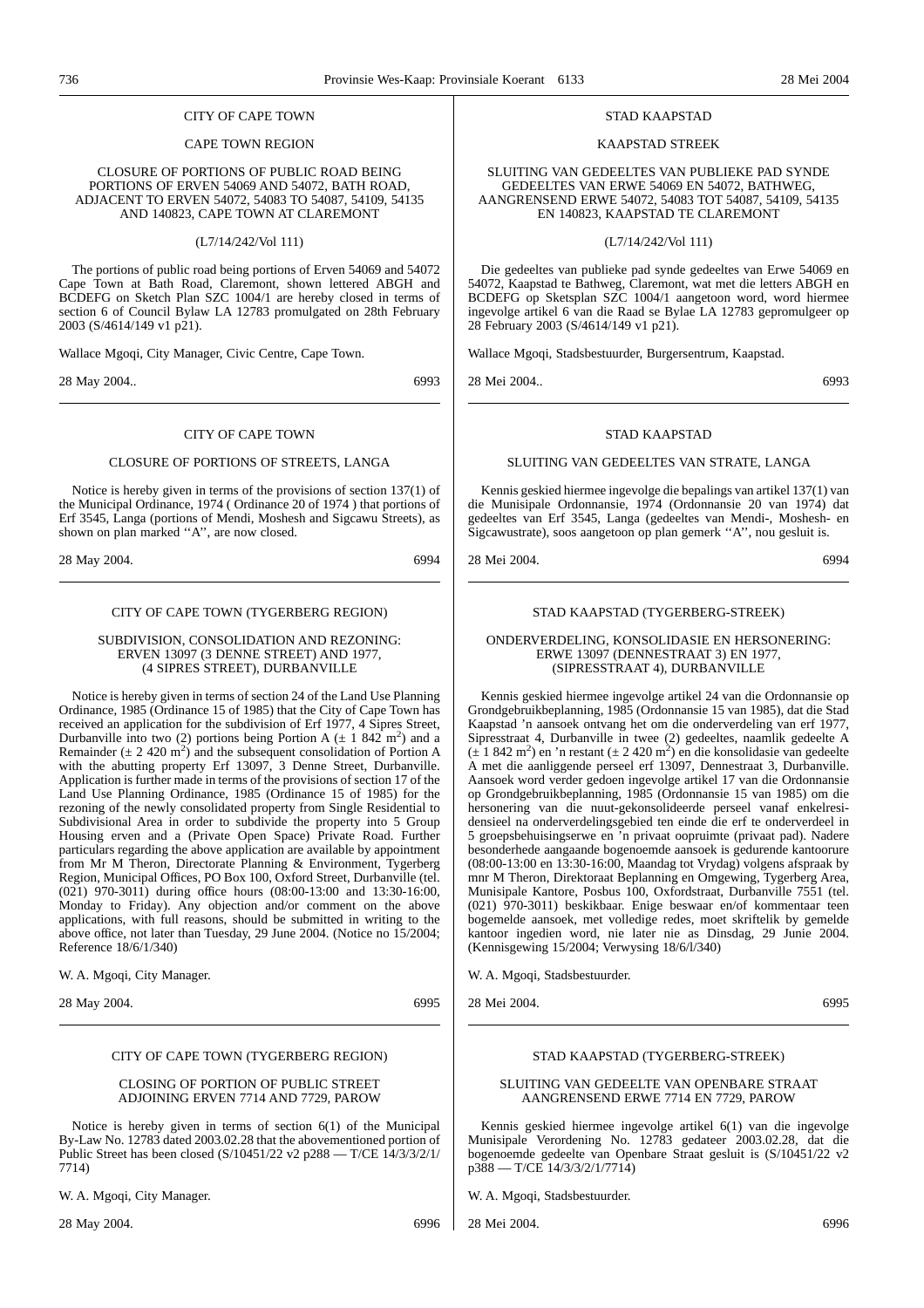#### CITY OF CAPE TOWN (TYGERBERG REGION)

#### CLOSURE: WERDA STREET AT ITS INTERSECTION WITH VERBENA STREET, DURBANVILLE

Notice is hereby given that the Council intends to close Werda Street at its intersection with Verbena Street, Durbanville for vehicular traffic. Further particulars regarding the above application are available by appointment from Mr C Buckle, Directorate Corporate Services, Service Area North, Municipal Offices, Oxford Street, Durbanville (tel. (021) 970-3004) during office hours (08:00-13:00 and 13:30-16:30, Monday to Friday). Any objection and/or comment on the above application, with full reasons, should be submitted in writing to the above office at PO Box 100, Durbanville 7551 or fax number (021) 975-5032 by not later than Tuesday, 29 June 2004. (Notice no 12/2004; Reference T22/14/2/2/3)

W. A. Mgoqi, City Manager

28 May 2004. 6997

#### CITY OF CAPE TOWN (TYGERBERG REGION)

#### CLOSURE: RUITERSHOOGTE AVENUE, DURBANVILLE OPPOSITE THE ERF BOUNDARY OF ERVEN 1602 AND 1603, DURBANVILLE

Notice is hereby given that the Council intends to close Ruitershoogte Avenue, Durbanville opposite the erf boundary between erven 1602 and 1603, Durbanville for vehicular traffic. Further particulars regarding the above application are available by appointment from Mr A van Rooyen, Room 228, Roads and Stormwater, Municipal Offices, Oxford Street, Durbanville (tel. (021) 970-3031) during office hours (08:00-13:00 and 13:30-16:30, Monday to Friday). Any objection and/or comment on the above application, with full reasons, should be submitted in writing to the above office at PO Box 100, Durbanville 7551 or fax number (021) 975-3131 by not later than Tuesday, 29 June 2004. (Notice no 13/2004; Reference T22/14/2/2/2)

W. A. Mgoqi, City Manager.

28 May 2004. 6998

#### CITY OF CAPE TOWN (TYGERBERG REGION)

#### REZONING AND APPLICATION IN TERMS OF THE ENVIRONMENT CONSERVATION ACT, 1989 (ACT NO 73 OF 1989): ERF 12296, 57 SUNBIRD CRESCENT, D'URBANVALE, DURBANVILLE

Notice is hereby given in terms of section 17 of the Land Use Planning Ordinance, 1985 (Ordinance 15 of 1985), and in terms of Regulation 4(6) of the regulations published in Government Notice no R1183 (as amended) under section 26 of the Environment Conservation Act (Act no 73 of 1989), of the intent to carry out the following activity:

The rezoning of Erf 12296, 57 Sunbird Crescent, D'Urbanvale, Durbanville from Undetermined to Single Residential to permit the development of a single dwelling.

The property is located at 57 Sunbird Crescent, D'Urbanvale, Durbanville and has its back onto Claassens Street, Nerina, Durbanville and is approximately 1 199  $m<sup>2</sup>$  in extent.

#### *Applicant:* Fred Laker

Further particulars regarding the above application are available by appointment from Ms E Marais, Directorate Planning & Environment, Tygerberg Region, Municipal Offices, PO Box 100, Oxford Street, Durbanville (tel. (021) 970-3043) during office hours (08:00-13:00 and 13:30-16:30, Monday to Friday). Any objection and/or comment on the above applications, with full reasons, should be submitted in writing to the above office, not later than Tuesday, 29 June 2004. (Notice no 14/2004; Reference 18/6/l/341)

W. A. Mgoqi, City Manager.

28 May 2004. 6999

#### STAD KAAPSTAD (TYGERBERG-STREEK)

#### SLUITING: WERDASTRAAT BY DIE AANSLUITING MET VERBENASTRAAT, DURBANVILLE

Kennis geskied hiermee dat die Raad van voorneme is om Werdastraat by die aansluiting met Verbenastraat, Durbanville vir voertuigverkeer te sluit. Nadere besonderhede aangaande bogenoemde aansoek is gedurende kantoorure (08:00-13:00 en 13:30-16:30, Maandag tot Vrydag) volgens afspraak by mnr C Buckle, Direktoraat Korporatiewe Dienste, Diensarea-noord, Munisipale Kantoor, Oxfordstraat, Durbanville (tel. (021) 970-3004) beskikbaar. Enige beswaar en/of kommentaar teen bogemelde aansoek, met volledige redes, moet skriftelik by gemelde kantoor ingedien word by Posbus 100, Durbanville 7551 of faksnommer (021) 975-5032, nie later nie as Dinsdag, 29 Junie 2004. (Kennisgewing 12/2004; Verwysing T22/14/2/2/3)

#### W. A. Mgoqi, Stadsbestuurder.

28 Mei 2004. 6997

#### STAD KAAPSTAD (TYGERBERG-STREEK)

#### SLUITING: RUITERSHOOGTELAAN, DURBANVILLE OORKANT DIE ERFGRENS TUSSEN ERWE 1602 EN 1603, DURBANVILLE

Kennis geskied hiermee dat die Raad van voorneme is om Ruitershoogtelaan, Durbanville vir voertuigverkeer te sluit, reg oorkant die erfgrens tussen erwe 1602 en 1603, Durbanville. Nadere besonderhede aangaande bogenoemde aansoek is gedurende kantoorure (08:00-13:00 en 13:30-16:30, Maandag tot Vrydag) volgens afspraak by mnr A van Rooyen, Kamer 228, Paaie en Vloedwater, Munisipale Kantoor, Oxfordstraat, Durbanville (tel. (021) 970-3031) beskikbaar. Enige beswaar en/of kommentaar teen bogemelde aansoek, met volledige redes, moet skriftelik by gemelde kantoor ingedien word by Posbus 100, Durbanville 7551 of faksnommer (021) 970-3131, nie later nie as Dinsdag, 29 Junie 2004. (Kennisgewing 13/2004; Verwysing T22/14/2/2/2)

W. A. Mgoqi, Stadsbestuurder.

28 Mei 2004. 6998

#### STAD KAAPSTAD (TYGERBERG-STREEK)

#### HERSONERING EN AANSOEK INGEVOLGE DIE WET OP OMGEWINGSBEWARING, 1989 (WET NR 73 VAN 1989): ERF 12296, SUNBIRDSINGEL 57, D'URBANVALE, DURBANVILLE

Kennis geskied hiermee ingevolge artikel 17 van die Ordonnansie op Grondgebruikbeplanning, 1985 (Ordonnansie 15 van 1985), en ingevolge Regulasie 4(6) van die Regulasies gepubliseer in Regeringskennisgewing nr. R1183 (soos gewysig) kragtens die Wet op Omgewingsbewaring (wet nr. 73 van 1989, van die voorneme om die volgende aktiwiteit uit te voer:

Die hersonering van erf 12296, Sunbirdsingel 57, D'Urbanvale, Durbanville vanaf onbepaald na enkelresidensieel ten einde die oprigting van 'n enkelwoonhuis toe te laat.

Die eiendom is geleë in Sunbirdsingel, D'Urbanvale, Durbanville en grens agter aan Claassensstraat, Nerina, Durbanville en is ongeveer  $\frac{1}{1}$  199 m<sup>2</sup> groot.

#### *Aansoeker:* Fred Laker

Nadere besonderhede aangaande bogenoemde aansoek is gedurende kantoorure (08:00-13:00 en 13:30-16:30, Maandag tot Vrydag) volgens afspraak by me E Marais, Direktoraat Beplanning en Omgewing, Tygerberg Area, Munisipale Kantore, Posbus 100, Oxfordstraat, Durbanville 7551 (tel. (021) 970-3043) beskikbaar. Enige beswaar en/of kommentaar teen bogemelde aansoek, met volledige redes, moet skriftelik by gemelde kantoor ingedien word, nie later nie as Dinsdag, 29 Junie 2004. (Kennisgewing 14/2004; Verwysing 18/6/1/341)

W. A. Mgoqi, Stadsbestuurder.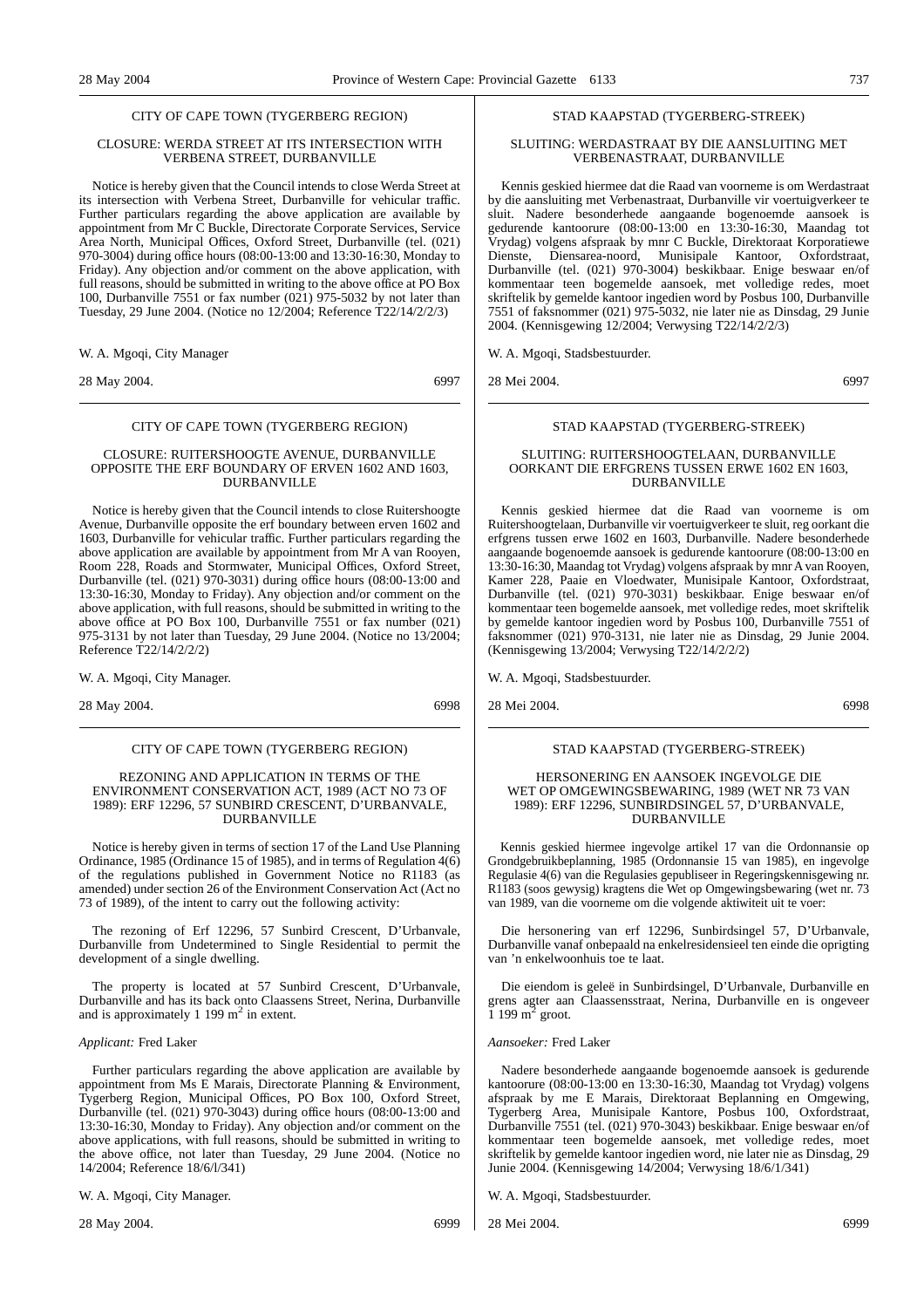### OVERSTRAND MUNICIPALITY

#### ORDINANCE ON AND USE PLANNING: PROPOSED REZONING, REMAINDER OF ERF 3708, KLEINMOND

Notice is hereby given that the Hangklip-Kleinmond Administration of the Overstrand Municipality received an application for the rezoning of the undermentioned erf terms of section 16 of the Land Use Planning Ordinance (15/85).

Further details are available at the offices of the Town Secretary, 33 5th Avenue, Kleinmond, during normal office hours.

Any motivated comment or objections must be lodged at the office of the Acting Area Manager, not later than 21 days after the date of this notice, the date of this notice excluded

Notice is hereby given in terms of section 21(4) of the Local Government Act: Municipal Systems 2000 (Act 32 of 2000) that people who cannot write can approach the Hangklip-Kleinmond Administration, office of the Town Secretary during normal office hours where H Dicks will assist you in putting your comments or objections in writing.

Lodging of comments or objections can be by means of:

- 1. Fax: (028) 271-4100
- 2. Landmail: Private Bag X3, Kleinmond, 7195
- 3. By Hand: 33 Fifth Avenue, Kleinmond
- 4. E-Mail: hdicks@overstrand.gov.za

*Application:* Rezoning of the remainder of erf 3708, 155 Main Road Kleinmond, from single residential zone to business zone.

*Applicant:* Spronk & Associates on behalf of Thomas R

Area Manager.

Notice 021/2004 28 May 2004. 7000

#### OVERSTRAND MUNICIPALITY

#### HERMANUS ADMINISTRATION

#### ONRUS: APPLlCATI0N FOR REZONING, ERF 2684, 45 MAIN ROAD: J W LANGE.

Please note that this notice replaces notice 05/2004 that was advertised in the Hermanus Times and Official Gazette on 6 February 2004.

Notice is hereby given in terms of section 17 of Ordinance 15 of 1985 that the Council has received an application for:

1. Rezoning from Residential Zone I to Residential Zone III in order to erect 39 units on the property.

Plans and further details of the proposal may be inspected at the office of the Town Planner during normal office hours.

Any objections to the proposal must reach the undersigned in writing on or before Friday, 2 July 2004.

Any person who is unable to write may submit their objection verbally to the Council's offices where they will be assisted by a staff member to put their comments in writing.

J. F. Koekemoer, Municipal Manager, Municipal Offices, Hermanus.

Enquiries: Miss L Bruiners (028) 313-8179

Notice No. 34/2004 28 May 2004. 7001

#### MUNISIPALITEIT OVERSTRAND

#### ORDONNANSlE OP GRONDGEBRUIKBEPLANNING: VOORGESTELDE HERSONERING, RESTANT VAN ERF 3708, KLEINMOND

Kennis geskied hiermee dat die Hangklip-Kleinmond Administrasie van die Overstrand Munisipaliteit 'n aansoek ontvang het vir die hersonering van die ondergemelde erf ingevolge die bepalings van artikel 16 van die Ordonnansie op Grondgebruikbeplanning (15/85).

Nadere besonderhede lê ter insae by die kantoor van die Stadsekretaris, 5de Laan 33 Kleinmond, gedurende normale kantoorure.

Enige gemotiveerde kommentaar of beswaar moet by die kantoor van die Areabestuurder binne 21 dae vanaf die dae na die datum van hierdie kennisgewing, ingedien word.

lngevolge artikel 21(4) van die wet op Plaaslike Regering: Munisipale Stelsels 2000 (Wet 32 van 2000) word hiermee kennis gegee dat persone wat nie kan skryf nie, Hangklip-Kleinmond Administrasie se kantore van die Stadsekretariaat kan nader tydens kantoorure, waar H Dicks daardie persoon sal help om sy/haar kommentaar of vertoë op skrif te stel.

Indiening van kommentaar/beswaar kan as volg geskied:

- 1. Faks: (028) 271-4100
- 2. Landpos: Privaatsak X3, Kleinmond, 7195
- 3. Per Hand: Vyfdelaan 33, Kleinmond
- 4. E-pos: hdicks@overstrand.gov.za

*Aansoek:* Hersonering van die restant van erf 3708, Hoofweg 155, Kleinmond, vanaf enkel residensiële sone na sakesone.

*Aansoeker:* Spronk & Medewerkers namens Thomas R

Areabestuurder.

Kennisgewing 021/2004 28 Mei 2004. 7000

#### MUNISIPALITEIT OVERSTRAND

#### HERMANUS ADMINISTRASIE

ONRUS: AANSOEK OM HERSONERING, ERF 2684, HOOFWEG 45: J W LANGE.

Let asseblief daarop dat hierdie kennisgewing die vorige kennisgewing 05/2004 wat gepubliseer was in die Hermanus Times en Offisiële Gazette op 6 Februarie 2004 vervang.

Kennis geskied hiermee kragtens artikel 17 van Ordonnansie 15 van 1985 dat die Raad 'n aansoek ontvang het vir die:

1. Hersonering vanaf Residensiële sone I na Residensiële sone III ten einde 39 eenhede op die perseel op te rig.

Planne en verdere besonderhede is beskikbaar by die Stadsbeplanner gedurende normale kantoorure.

Enige besware teen die voorstel moet die ondergetekende skriftelike bereik voor of op Vrydag, 2 Julie 2004.

Enige persoon wat nie kan skryf nie kan sy/haar beswaar mondelings by die Raad se kantoor aflê waar 'n personeellid sal help om die kommentaar op skrif te stel.

J. F. Koekemoer, Munisipale Bestuurder, Munisipale Kantore, Hermanus.

Navrae: Me L Bruiners (028) 313 8179

Kennisgewing Nr. 34/2004 28 Mei 2004. 7001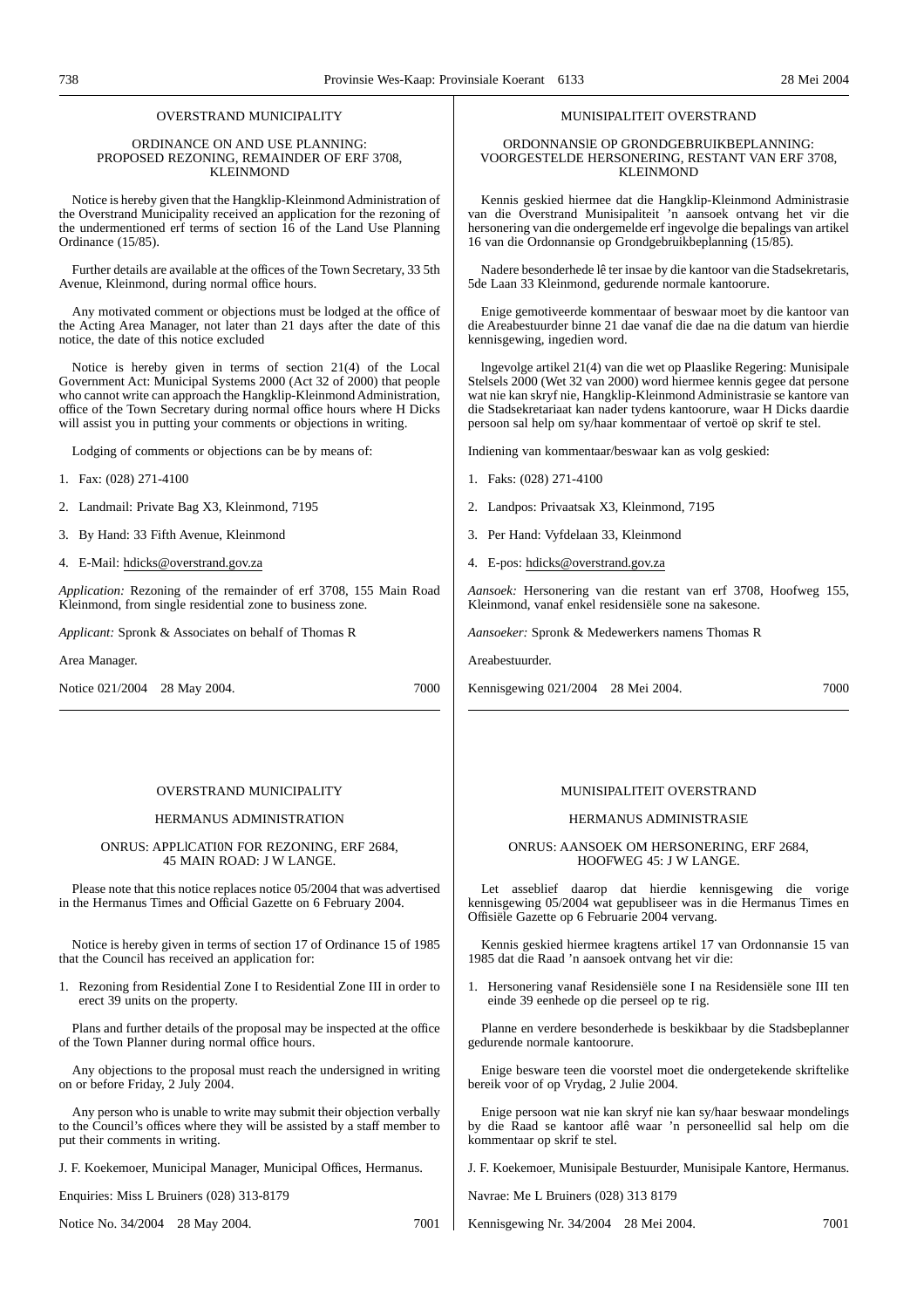#### OVERSTRAND MUNICIPALITY

### (GANSBAAI ADMINISTRATION)

#### (M.N. 17/2004)

#### ERF 1732, GANSBAAI (BLOMPARK): APPLICATION FOR CONSENT USE

Notice is hereby given in terms of the provisions of the Land Use Planning Ordinance, 1985 (Ordinance 15 of 1985), that the council received an application for consent use from the owner of Erf 1732, Gansbaai (19 Protea Street, Blompark) in order to conduct a house shop on the property.

Full particulars of the proposal are open for inspection at the Municipal Offices, Main Road, Gansbaai, during normal office hours.

Written motivated objections or comments, if any, against the application, with the objector's property description, address and telephone number, must be lodged with the undersigned on or before Monday 28 June 2004. Comments/objections may also be faxed to fax No. (028) 384-0241. Persons who cannot write, can approach the town planning division of the Overstrand Municipality (Gansbaai Administration) during normal office hours where a staff member will assist such persons to transcribe their comments or objections. Late comments/ objections will not be considered.

F, Myburgh, Area Manager, Municipal Offices, Main Road, Gansbaai/ P.O. Box 26, Gansbaai 7220.

28 May 2004. 7002

#### SALDANHA BAY MUNICIPALITY

#### SUBDIVISION OF ERF 8447, 21 ARGOS STREET, VREDENBURG

Notice is hereby given that Council received an application for a:

(i) subdivision of Erf 8447, Vredenburg, in terms of section 24(1) of the Land Use Planning Ordinance (No 15 of 1985), in order to allow for two residential erven  $(\pm 550 \text{ m}^2 \text{ each})$ .

Details are available at the Municipal Manager's office at Buller Centre, Main Street, Vredenburg. Weekdays: 08:00-13:00 and 13:30- 16:30. Enquiries: J Benjamin. Objections with relevant reasons must be lodged in writing, before 31 June 2004.

Municipal Manager.

28 May 2004. 7003

#### SWARTLAND MUNICIPALITY

#### NOTICE 255/03/04

#### PROPOSED DEPARTURE ON ERF 909, MALMESBURY

Notice is hereby given in terms of section 15(1)(a)(i) of Ordinance 15 of 1985 that an application has been received for the departure from the landuse restrictions on erf 909, situated in High Street, Malmesbury in order to utilize portion of the building as a place of entertainment.

Further particulars are available during office hours (weekdays) at the office of the Chief: Planning and Development, Department Corporate Services, Municipal Office, Church Street, Malmesbury.

Any comments may be lodged in writing with the undersigned not later than 28 June 2004.

C. F. J. van Rensburg, Municipal Manager, Municipal Office, Private Bag X52, Malmesbury.

28 May 2004. 7004

#### MUNISIPALITEIT OVERSTRAND

#### (GANSBAAI ADMINISTRASIE)

#### (M.K. 17/2004)

#### ERF 1732, GANSBAAI (BLOMPARK): AANSOEK OM VERGUNNINGSGEBRUIK

Kennis geskied hiermee ingevolge die bepalings van die Ordonnansie op Grondgebruikbeplanning, 1985 (Ordonnansie 15 van 1985), dat die raad 'n aansoek om vergunningsgebruik van die eienaar van Erf 1732, Gansbaai (Proteastraat 19, Blompark) ontvang het ten einde 'n huiswinkel op die eiendom te bedryf.

Volledigse besonderhede van die aansoek lê ter insae by die Munisipale Kantore, Hoofstraat, Gansbaai, gedurende normale kantoorure.

Skriftelike gemotiveerde besware of kommentaar, indien enige, teen die voorstel, met die beswaarmaker se eiendomsbeskrywing, adres en telefoonnommer, moet by die ondergetekende ingedien word voor of op Maandag 28 Junie 2004. Kommentaar/besware mag ook na faksnr. (028) 384-0241 gefaks word. Persone wat nie kan skryf nie, kan die stadsbeplanningsafdeling van die Munisipaliteit Overstrand (Gansbaai Administrasie) tydens normale kantoorure nader waar 'n personeellid daardie persone behulpsaam sal wees deur hul kommentaar of besware op skiff te stel. Laat kommentaar/besware sal nie oorweeg word nie.

F. Myburgh, Areabestuurder, Munisipale Kantore, Hoofstraat, Gansbaai/ Posbus 26, Gansbaai 7220.

28 Mei 2004. 7002

#### MUNISIPALITEIT SALDANHABAAI

#### ONDERVERDELING OP ERF 8447, ARGOSSTRAAT 21, VREDENBURG

Kennis geskied hiermee dat die Raad 'n aansoek ontvang het vir 'n:

(i) onderverdeling van Erf 8447, Vredenburg, ingevolge artikel 24 (1) van die Ordonnansie op Grondgebruikbeplanning (Nr 15 van 1985), ten einde twee residensiële erwe ( $\pm$  550 m<sup>2</sup> elk) te skep.

Nadere besonderhede lê ter insae by die Munisipale Bestuurder se kantoor te Bullersentrum, Hoofstraat, Vredenburg. Weeksdae: 08:00- 13:00 en 13:30-16:30. Navrae: J Benjamin. Besware met relevante redes, moet skriftelik voor 31 Junie 2004 ingedien word.

Munisipale Bestuurder.

28 Mei 2004. 7003

#### MUNISIPALITEIT SWARTLAND

#### KENNISGEWING 255/03/04

#### VOORGESTELDE AFWYKING OP ERF 909, MALMESBURY

Kennis geskied hiermee ingevolge artikel 15(1)(a)(i) van Ordonnansie 15 van 1985 dat 'n aansoek ontvang is vir die afwyking van die gebruiksbeperkings op erf 909 geleë te Hoogstraat, Malmesbury ten einde 'n gedeelte van die gebou as vermaaklikheidsplek aan te wend.

Verdere besonderhede is gedurende gewone kantoorure (weeksdae) by die kantoor van die Hoof: Beplanning en Ontwikkeling, Department Korporatiewe Dienste, Munisipale Kantoor, Kerkstraat, Malmesbury beskikbaar.

Enige kommentaar kan skriftelik by die ondergetekende ingedien word nie later nie as 28 Junie 2004.

C. F. J. van Rensburg, Munisipale Bestuurder, Munisipale Kantoor, Privaatsak X52, Malmesbury.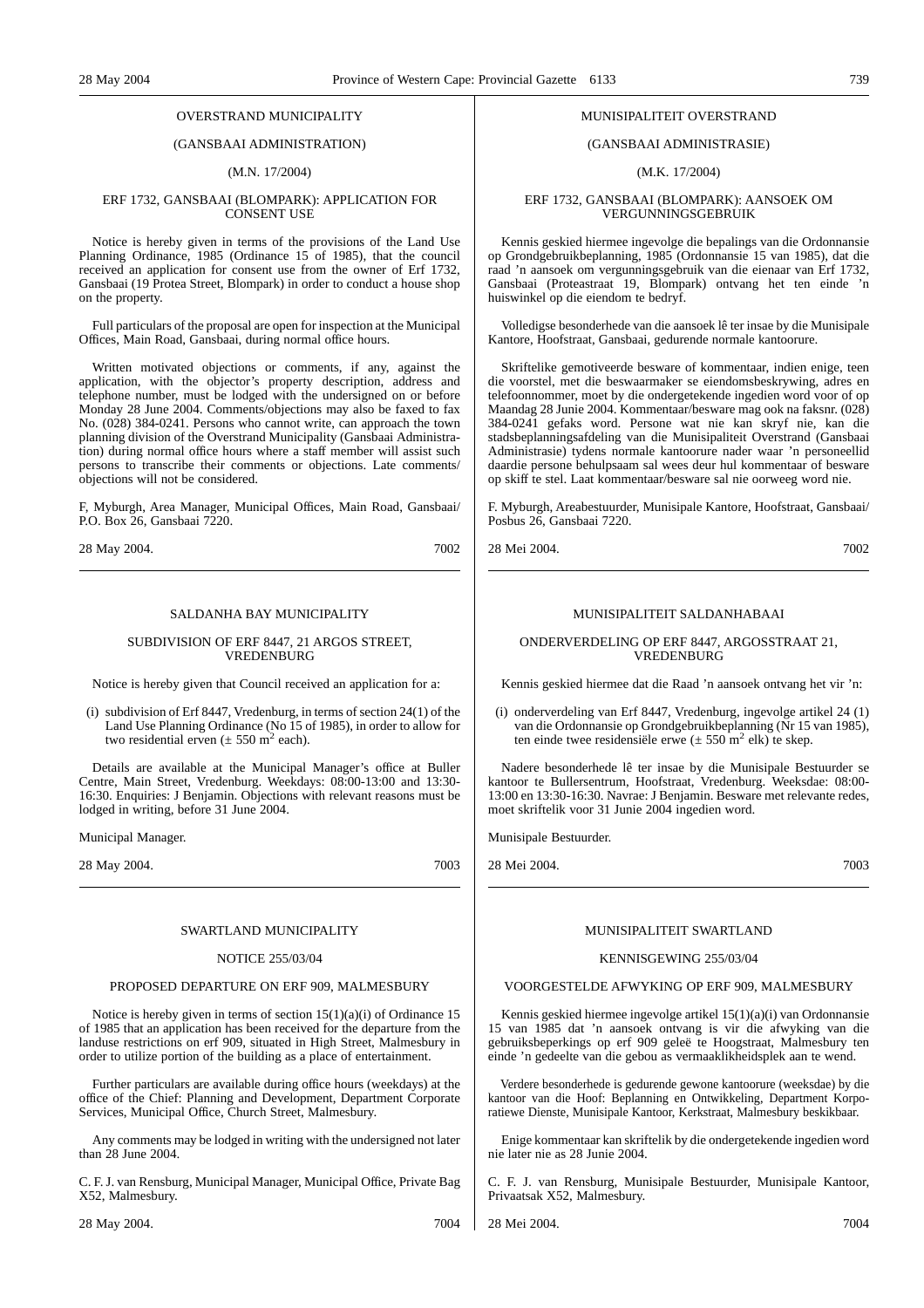#### SWARTLAND MUNICIPALITY

#### NOTICE 254/03/04

#### PROPOSED REZONING AND SUBDIVISION OF ERF 726, MALMESBURY

Notice is hereby given in terms of section 17 and 24 of Ordinance 15 of 1985 that an application has been received for the rezoning of the remainder of Erf 726, in extent  $\pm$  1 082 m<sup>2</sup>, situated c/o Long- and Dr. Euvrard Street, Malmesbury and a portion of Erf 7631, in extent  $\pm$  155 m<sup>2</sup> to grouphousing zone and subdivision into four portions and road.

Further particulars are available during office hours (weekdays) at the office of the Chief: Planning and Development, Department Corporate Services, Municipal Office, Church Street, Malmesbury.

Any comments may be lodged in writing with the undersigned not later than 28 June 2004.

C. F. J. van Rensburg, Municipal Manager, Municipal Office, Private Bag X52, Malmesbury.

28 May 2004. 7005

#### SWARTLAND MUNICIPALITY

#### NOTICE 253/03/04

#### PROPOSED SUBDIVISION OF ERF 116, RIEBEEK KASTEEL

Notice is hereby given in terms of section 24 of Ordinance 15 of 1985 that an application has been received for the subdivision of Erf 116 situated c/o Hermon- and Main Street, Riebeek Kasteel into four portions which varies in size from  $\pm 768$  m<sup>2</sup> to 901 m<sup>2</sup>.

Further particulars are available during office hours (weekdays) at the office of the Chief: Planning and Development, Department Corporate Services, Municipal Office, Church Street, Malmesbury.

Any comments may be lodged in writing with the undersigned not later than 28 June 2004.

C. F. J. van Rensburg, Municipal Manager, Municipal Office, Private Bag X52, Malmesbury.

28 May 2004. 7006

#### SWARTLAND MUNICIPALITY

#### NOTICE 252/03/04

#### PROPOSED REZONING AND DEPARTURE OF BUILDING LINE ON ERF 314, RIEBEEK WEST

Notice is hereby given in terms of section 17 and 15 of Ordinance 15 of 1985 that an application has been received for the rezoning of Erf 314, in extent 1 041 m<sup>2</sup>, situated in Station Road, Riebeek West from residential zone I to business zone IV for the erection of a packaging store and also the departure of the street building line on the unbuilt street on the Westside.

Further particulars are available during office hours (weekdays) at the office of the Chief: Planning and Development, Department Corporate Services, Municipal Office, Church Street, Malmesbury.

Any comments may be lodged in writing with the undersigned not later than 28 June 2004.

C. F. J. van Rensburg, Municipal Manager, Municipal Office, Private Bag X52, Malmesbury.

#### MUNISIPALITEIT SWARTLAND

#### KENNISGEWING 254/03/04

VOORGESTELDE HERSONERING EN ONDERVERDELING VAN ERF 726, MALMESBURY

Kennis geskied hiermee ingevolge artikel 17 en 24 van Ordonnansie 15 van 1985 dat 'n aansoek ontvang is vir die hersonering van die restant van erf 726, groot  $\pm$  1 082 m<sup>2</sup>, geleë h/v Lang- en Dr Euvrardstraat, Malmesbury en 'n gedeelte van erf 7631, groot  $\pm$  155 m<sup>2</sup>, na groepsbehuising sone en onderverdeling in vier gedeeltes en pad.

Verdere besonderhede is gedurende gewone kantoorure (weeksdae) by die kantoor van die Hoof: Beplanning en Ontwikkeling, Departement Korporatiewe Dienste, Munisipale Kantoor, Kerkstraat, Malmesbury beskikbaar.

Enige kommentaar kan skriftelik by die ondergetekende ingedien word nie later nie as 28 Junie 2004.

C. F. J. van Rensburg, Munisipale Bestuurder, Munisipale Kantoor, Privaatsak X52, Malmesbury.

28 Mei 2004. 7005

#### MUNISIPALITEIT SWARTLAND

#### KENNISGEWING 253/03/04

#### VOORGESTELDE ONDERVERDELING VAN ERF 116, RIEBEEK KASTEEL

Kennis geskied hiermee ingevolge artikel 24 van Ordonnansie 15 van 1985 dat 'n aansoek ontvang is vir die onderverdeling van erf 116 geleë h/v Hermon- en Hoofstraat, Riebeek Kasteel in vier gedeeltes wat wissel in grootte van  $\pm$  768 m<sup>2</sup> tot 901 m<sup>2</sup>.

Verdere besonderhede is gedurende gewone kantoorure (weeksdae) by die kantoor van die Hoof: Beplanning en Ontwikkeling, Departement Korporatiewe Dienste, Munisipale Kantoor, Kerkstraat, Malmesbury beskikbaar.

Enige kommentaar kan skriftelik by die ondergetekende ingedien word nie later nie as 28 Junie 2004.

C. F. J. van Rensburg, Munisipale Bestuurder, Munisipale Kantoor, Privaatsak X52, Malmesbury.

28 Mei 2004. 7006

#### MUNISIPALITEIT SWARTLAND

#### KENNISGEWING 252/03/04

#### VOORGESTELDE HERSONERING EN AFWYKING VAN BOULYN OP ERF 314, RIEBEEK WES

Kennis geskied hiermee ingevolge artikel 17 en 15 van Ordonnansie 15 van 1985 dat 'n aansoek ontvang is vir die hersonering van erf 314, groot 1 041 m2 , geleë te Stasiestraat, Riebeek-Wes vanaf residensiële sone I na sakesone IV vir die oprigting van 'n pakstoor asook die afwyking van die straatboulyn op die onopgemaakte straat aan die westekant.

Verdere besonderhede is gedurende gewone kantoorure (weeksdae) by die kantoor van die Hoof: Beplanning en Ontwikkeling, Departement Korporatiewe Dienste, Munisipale Kantoor, Kerkstraat, Malmesbury beskikbaar.

Enige kommentaar kan skriftelik by die ondergetekende ingedien word nie later nie as 28 Junie 2004.

C. F. J. van Rensburg, Munisipale Bestuurder, Munisipale Kantoor, Privaatsak X52, Malmesbury.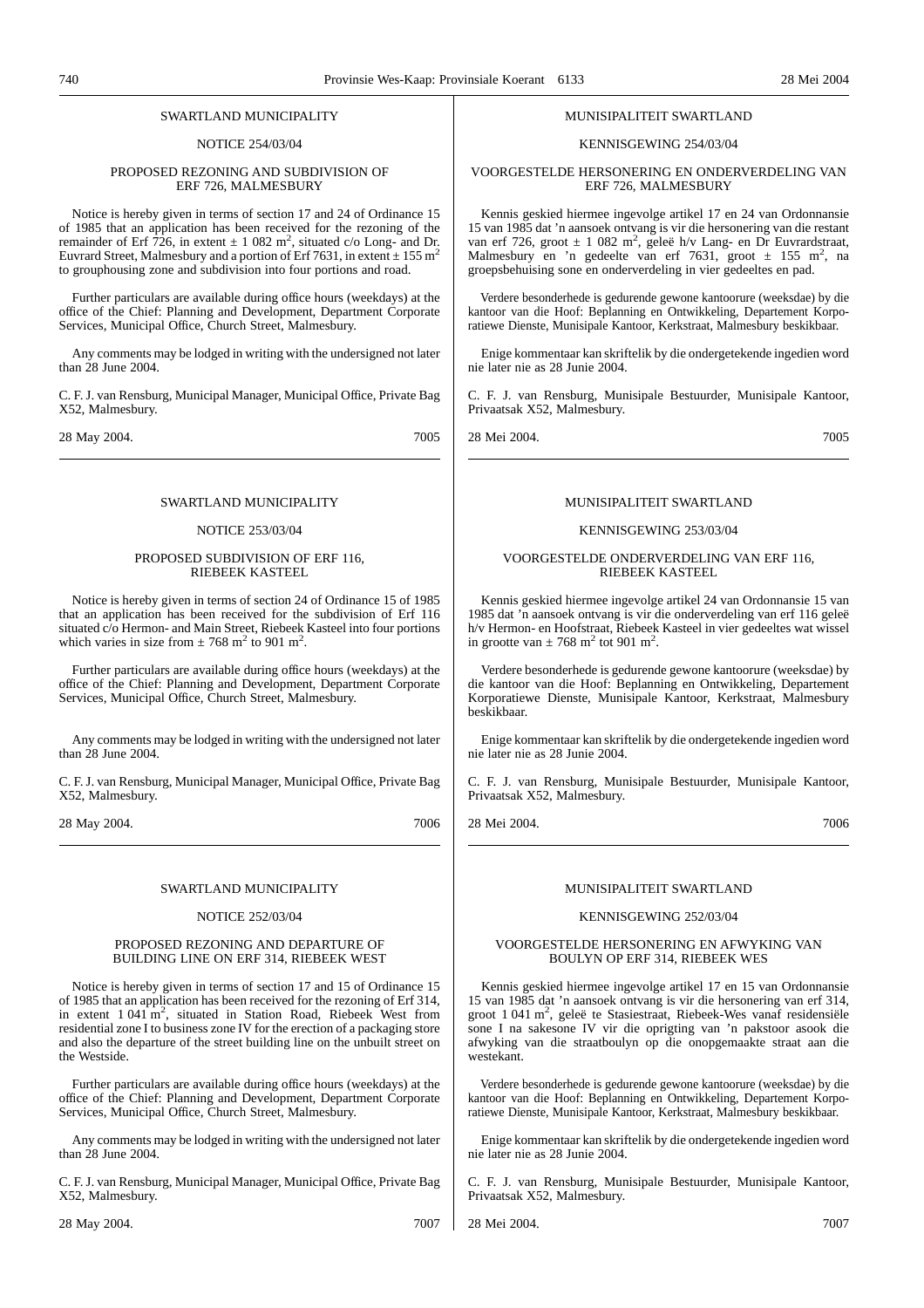#### SWELLENDAM MUNICIPALITY

#### NOTICE CALLING FOR OBJECTIONS TO PROVISIONAL VALUATION ROLL

Notice is hereby given that in terms of section 15(1) of the Property Valuation Ordinance, 1993 the provisional valuation roll for the financial year 2004/2005 is open to inspection at the office of the Swellendam Municipality as from 3 May 2004 to 30 June 2004.

(1) The owner of any property recorded on such roll may, in terms of the provisions of section 16 of the said Ordinance, object to the valuation placed on his property, and such objection must reach the Municipal Manager before the expiry of the above-mentioned period. The prescribed form for the lodging of an objection as available at the address given hereunder. Your attention is specifically focused on the fact that no person is entitled to raise any objection before the valuation board unless he has lodged an objection in time in the prescribed form.

An owner also includes a proxy, as defined in section 1 of the Ordinance.

(2) Address of office of the Municipality: Municipal Offices, 49 Voortrek Street (P.O. Box 20), Swellendam, 6740

T. Botha, Municipal Manager, Municipal Offices, Swellendam.

| (Notice 54/04) 28 May 2004. | (Kennisgewing $54/04$ ) 28 Mei 2004. | 7008 |  |
|-----------------------------|--------------------------------------|------|--|
|-----------------------------|--------------------------------------|------|--|

#### MUNISIPALITEIT SWELLENDAM

#### KENNISGEWING WAT BESWARE TEEN VOORLOPIGE WAARDASIELYS AANVRA

Kennis word hierby ingevolge artikel 15(1) van die Ordonnansie op Eiendomswaardering, 1993 gegee dat die voorlopige waardasielys vir die boekjaar 2004/2005 ter insae lê in die kantoor van die Munisipaliteit Swellendam vanaf 3 Mei 2004 tot 30 Junie 2004.

(1) Die eienaar van enige eiendom wat in sodanige lys opgeteken is, kan ingevolge die bepalings van artikel 16 van genoemde Ordonnansie beswaar aanteken teen die waardasie wat op sy eiendom geplaas is, en sodanige beswaar moet die Munisipale Bestuurder voor die verstryking van bogenoemde tydperk bereik. Die voorgeskrewe vorm vir die indiening van 'n beswaar is by die adres hieronder aangedui beskikbaar. U aandag word spesifiek gevestig op die feit dat geen persoon geregtig is om enige beswaar voor die waardasieraad te opper nie tensy hy 'n beswaar op die voorgeskrewe vorm betyds ingedien het.

'n Eienaar sluit ook 'n gevolmagtigde in soos omskryf in artikel 1 van die Ordonnansie.

- (2) Adres van die kantoor van die Munisipaliteit: Munisipale kantoor, Voortrekstraat 49 (Posbuas 20), Swellendam, 6740
- T. Botha, Munisipale Bestuurder, Munisipale Kantoor, Swellendam.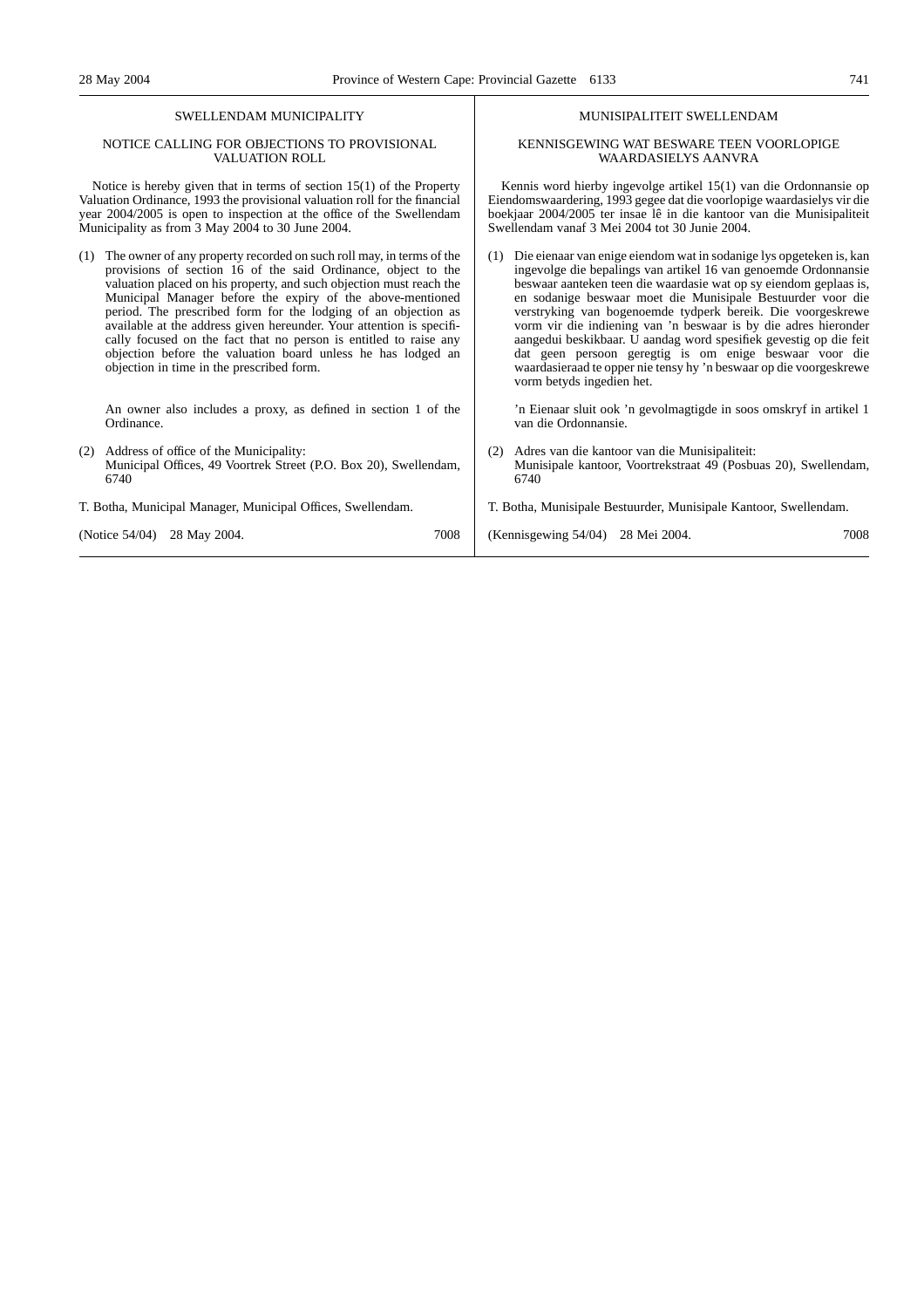# *SUID-AFRIKA EERSTE –* KOOP SUID-AFRIKAANS VERVAARDIGDE GOEDERE

# *SOUTH AFRICA FIRST –* BUY SOUTH AFRICAN MANUFACTURED GOODS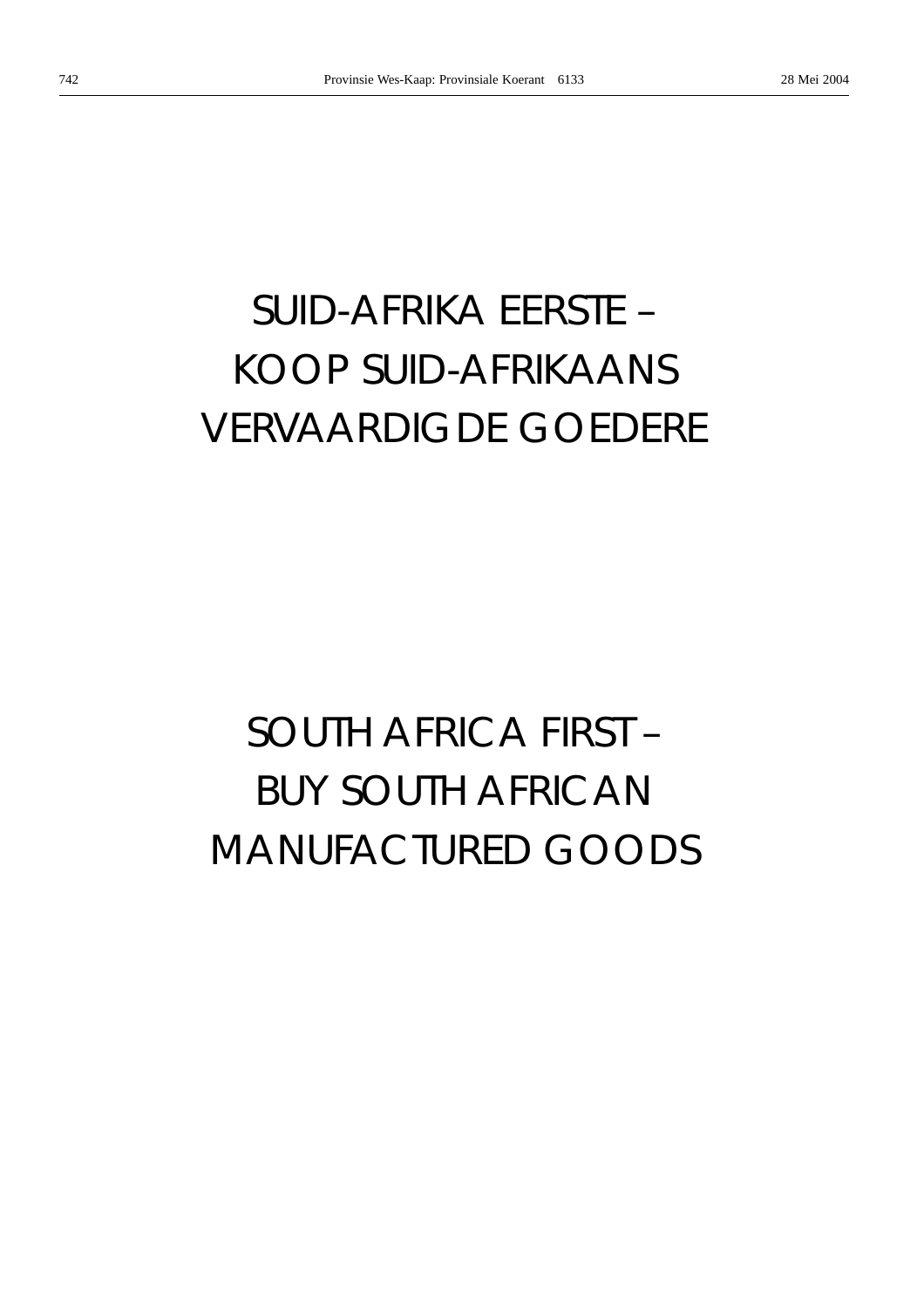# **The ''Provincial Gazette'' of the Western Cape** appears every Friday, or if that day is a public holiday, on the last preceding working day. ———— *Subscription Rates* R46,00 per half-year, throughout the Republic of South Africa. R46,00 + postage per half-year, Foreign Countries. R92,00 per annum, throughout the Republic of South Africa. R92,00 + postage per annum, Foreign Countries. Subscriptions are payable in advance. *Single copies* are obtainable at Room 12-06, Provincial Building, 4 Dorp Street, Cape Town 8001, at R3,00 per copy. ———— *Advertisement Tariff* First insertion, R13,00 per cm, double column. Repeats R10,00 per cm, double column. Fractions of cm are reckoned as a cm. ———— Notices must reach the Director-General not later than 10:00 on the last working day but one before the issue of the *Gazette*. Whilst every effort will be made to ensure that notices are published as submitted **Die ''Provinsiale Koerant'' van die Wes-Kaap** verskyn elke Vrydag of, as die dag 'n openbare vakansiedag is, op die laaste vorige werkdag. ———— *Tarief van Intekengelde* R46,00 per halfjaar, in the Republiek van Suid-Afrika. R46,00 + posgeld per halfjaar, Buiteland. R92,00 per jaar, in die Republiek van Suid-Afrika. R92,00 + posgeld per jaar, Buiteland. Intekengeld moet vooruitbetaal word. *Los eksemplare* is verkrygbaar by Kamer 12-06, Provinsiale-gebou, Dorpstraat 4, Kaapstad 8001, teen R3,00 per eksemplaar. ———— *Advertensietarief* Eerste plasing, R13,00 per cm, dubbelkolom. Herhaling, R10,00 per cm, dubbelkolom. Gedeeltes van 'n cm word as een cm beskou. ———— Kennisgewings moet die Direkteur-generaal uiterlik om 10:00 op die voorlaaste werkdag voor die uitgawe van die *Koerant* bereik. Hoewel alle pogings aangewend sal word om te sorg dat kennisgewings soos 28 May 2004 Province of Western Cape: Provincial Gazette 6133 743

publiseer nie.

and on the date desired, the Administration does not accept responsibility for errors, omissions, late publications or failure to publish.

All correspondence must be addressed to the Director-General, P.O. Box 659, Cape Town 8000, and cheques, bank drafts, postal orders and money orders must be made payable to the Provincial Administration Western Cape.

Alle briefwisseling moet aan die Direkteur-generaal, Posbus 659, Kaapstad 8000, gerig word en tjeks, bankwissels, posorders en poswissels moet aan die Provinsiale Administrasie Wes-Kaap.

ingedien en op die verlange datum gepubliseer word, aanvaar die Administrasie nie verantwoordelikheid vir foute, weglatings, laat publikasies of versuim om dit te